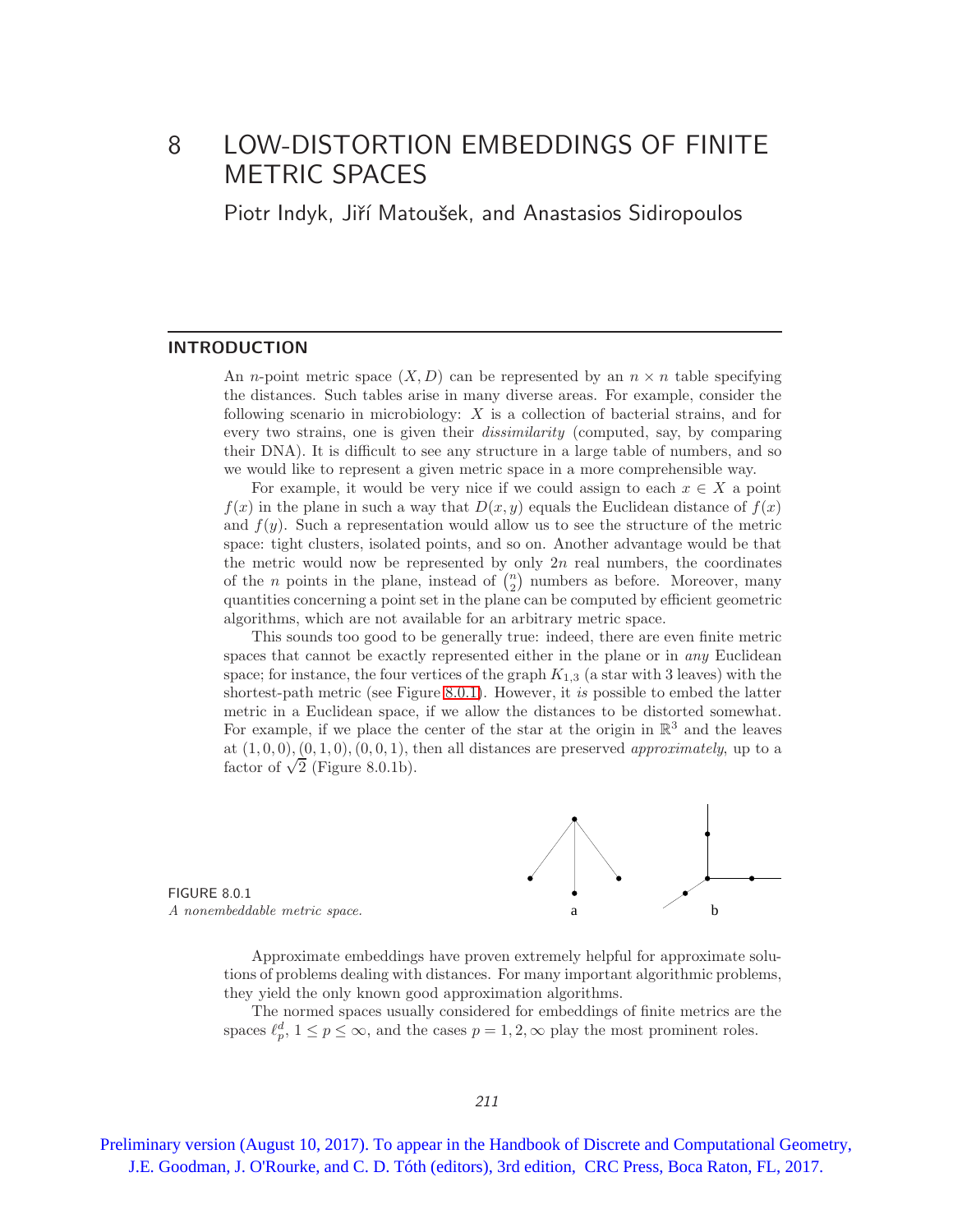#### GLOSSARY

- **Metric space:** A pair  $(X, D)$ , where X is a set of points and  $D: X \times X \rightarrow [0, \infty)$ is a *distance function* satisfying the following conditions for all  $x, y, z \in X$ :
	- (i)  $D(x, y) = 0$  if and only if  $x = y$ ,
	- (ii)  $D(x, y) = D(y, x)$  (symmetry), and
	- (iii)  $D(x, y) + D(y, z) \ge D(x, z)$  (triangle inequality).
- **Separable metric space:** A metric space  $(X, D)$  containing a countable dense set; that is, a countable set Y such that for every  $x \in X$  and every  $\varepsilon > 0$  there exists  $y \in Y$  with  $D(x, y) < \varepsilon$ .
- **Pseudometric:** Like metric except that (i) is not required.
- **Isometry:** A mapping  $f: X \to X'$ , where  $(X, D)$  and  $(X', D')$  are metric spaces, with  $D'(f(x), f(y)) = D(x, y)$  for all  $x, y$ .
- (Real) normed space: A real vector space Z with a mapping  $\|\cdot\|_Z : Z \to [0, \infty],$ the norm, satisfying  $||x||_Z = 0$  iff  $x = 0$ ,  $||\alpha x||_Z = |\alpha| \cdot ||x||_Z$  ( $\alpha \in \mathbb{R}$ ), and  $||x + y||_Z \le ||x||_Z + ||y||_Z$ . The metric on Z is given by  $(x, y) \mapsto ||x - y||_Z$ .
- $\ell_p^d$ : The space  $\mathbb{R}^d$  with the  $\ell_p$ -norm  $||x||_p = \left(\sum_{i=1}^d |x_i|^p\right)^{1/p}, 1 \leq p \leq \infty$  (where  $||x||_{\infty} = \max_i |x_i|$ .
- **Finite**  $\ell_p$  **metric:** A finite metric space isometric to a subspace of  $\ell_p^d$  for some d.
- $\ell_p$ : For a sequence  $(x_1, x_2, \ldots)$  of real numbers we set  $||x||_p = \left(\sum_{i=1}^{\infty} |x_i|^p\right)^{1/p}$ . Then  $\ell_p$  is the space consisting of all x with  $||x||_p < \infty$ , equipped with the norm  $\|\cdot\|_p$ . It contains every finite  $\ell_p$  metric as a (metric) subspace.
- **Distortion:** A mapping  $f: X \to X'$ , where  $(X, D)$  and  $(X', D')$  are metric spaces, is said to have distortion at most c, or to be a c-embedding, where  $c \geq 1$ , if there is an  $r \in (0,\infty)$  such that for all  $x, y \in X$ ,

$$
r \cdot D(x, y) \le D'(f(x), f(y)) \le cr \cdot D(x, y).
$$

If X' is a normed space, we usually require  $r = \frac{1}{c}$  or  $r = 1$ .

**Order of congruence:** A metric space  $(X, D)$  has order of congruence at most m if every finite metric space that is not isometrically embeddable in  $(X, D)$  has a subspace with at most m points that is not embeddable in  $(X, D)$ .

# 8.1 THE SPACES  $\ell_p$

# 8.1.1 THE EUCLIDEAN SPACES  $\ell_2^d$

Among normed spaces, the Euclidean spaces are the most familiar, the most symmetric, the simplest in many respects, and the most restricted. Every finite  $\ell_2$ metric embeds isometrically in  $\ell_p$  for all p. More generally, we have the following Ramsey-type result on the "universality" of  $\ell_2$ ; see, e.g., [\[MS86\]](#page-20-0):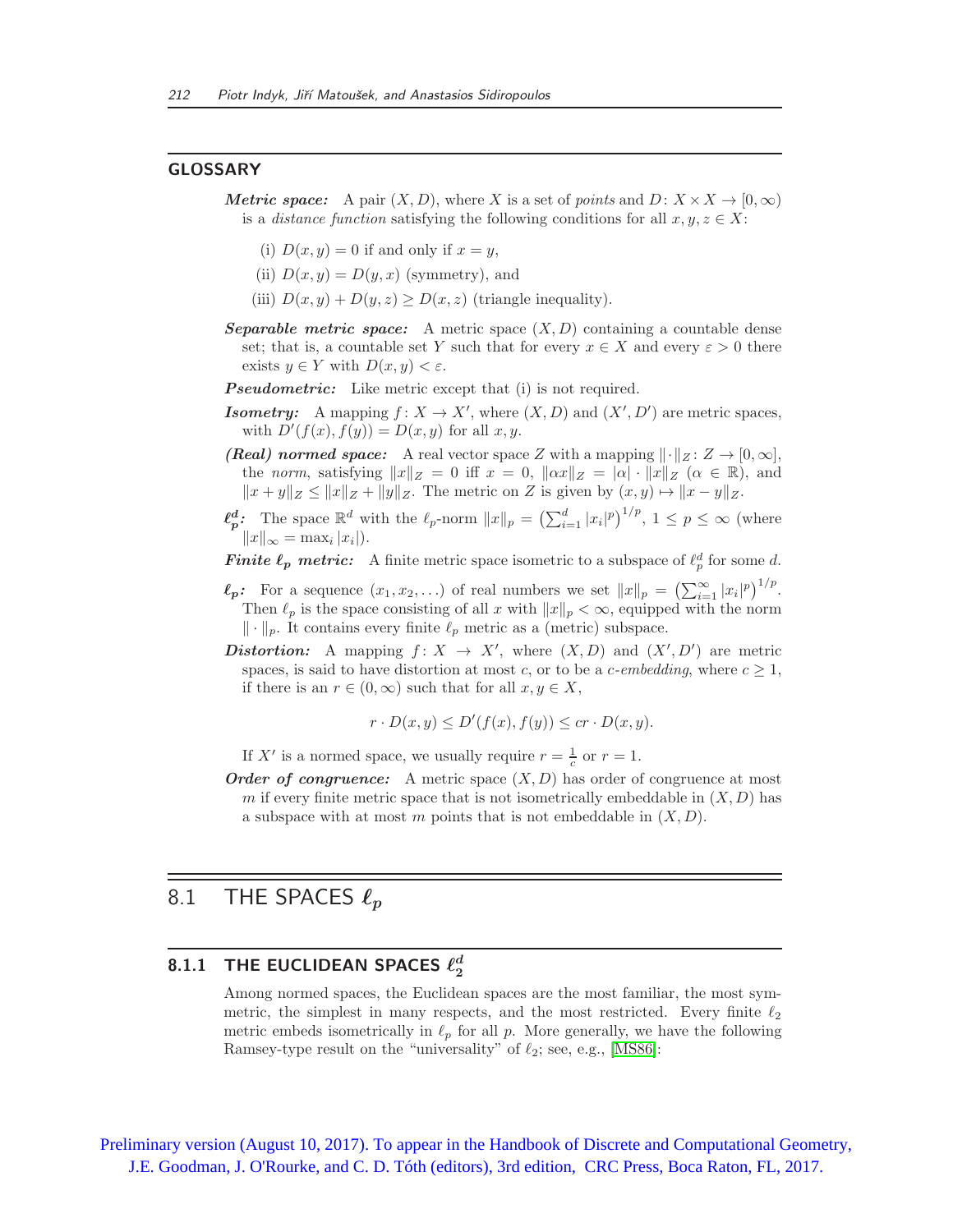THEOREM 8.1.1 Dvoretzky's theorem (a finite quantitative version)

For every d and every  $\varepsilon > 0$  there exists  $n = n(d, \varepsilon) \leq 2^{O(d/\varepsilon^2)}$  such that  $\ell_2^d$  can be  $(1+\varepsilon)$ -embedded in every n-dimensional normed space.

Isometric embeddability in  $\ell_2$  has been well understood since the classical works of Menger, von Neumann, Schoenberg, and others (see, e.g., [\[Sch38\]](#page-20-1)). Here is a brief summary:

### THEOREM 8.1.2

- (i) (Compactness) A separable metric space  $(X, D)$  is isometrically embeddable in  $\ell_2$  iff each finite subspace is so embeddable.
- (ii) (Order of congruence) A finite (or separable) metric space embeds isometrically in  $\ell_2^d$  iff every subspace of at most  $d+3$  points so embeds.
- (iii) For a finite  $X = \{x_0, x_1, \ldots, x_n\}$ ,  $(X, D)$  embeds in  $\ell_2$  iff the  $n \times n$  matrix  $(D(x_0, x_i)^2 + D(x_0, x_j)^2 - D(x_i, x_j)^2)_{i,j=1}^n$  is positive semidefinite; moreover, its rank is the smallest dimension for such an embedding.
- (iv) (Schoenberg's criterion) A separable  $(X, D)$  isometrically embeds in  $\ell_2$  iff the  $matrix\left(e^{-\lambda D(x_i,x_j)^2}\right)_{i,j=1}^n$  is positive semidefinite for all  $n\geq 1$ , for any points  $x_1, x_2, \ldots, x_n \in X$ , and for any  $\lambda > 0$ . (This is expressed by saying that the functions  $x \mapsto e^{-\lambda x^2}$ , for all  $\lambda > 0$ , are positive definite on  $\ell_2$ .)

Using similar ideas, the problem of finding the smallest  $c$  such that a given finite  $(X, D)$  can be c-embedded in  $\ell_2$  can be formulated as a semidefinite programming problem and thus solved in polynomial time [\[LLR95\]](#page-19-0). For embedding into  $\ell_2^d$  no similar result is possible. It has been shown that for any constant  $d \geq 1$ , approximating even to within a polynomial factor the minimum distortion embedding into  $\ell_2^d$  is NP-hard [\[MS10\]](#page-20-2)

# 8.1.2 THE SPACES  $\ell_1^d$

### GLOSSARY

- **Cut metric:** A pseudometric D on a set X such that, for some partition  $X =$ A∪E, we have  $D(x, y) = 0$  if both  $x, y \in A$  or both  $x, y \in B$ , and  $D(x, y) = 1$ otherwise.
- **Hypermetric inequality:** A metric space  $(X, D)$  satisfies the  $(2k+1)$ -point hypermetric inequality (also called the  $(2k+1)$ -gonal inequality) if for every multiset A of k points and every multiset B of  $k+1$  points in X,  $\sum_{a,a'\in A} D(a,a') + \sum_{a',a'\in A} D(a,a')$  $\sum_{b,b'\in B} D(b,b') \leq \sum_{a\in A,b\in B} D(a,b)$ . (We get the triangle inequality for  $k=1$ .)
- **Hypermetric space:** A space that satisfies the hypermetric inequality for all  $k$ .
- Cocktail-party graph: The complement of a perfect matching in a complete graph  $K_{2m}$ ; also called a *hyperoctahedron graph*.
- **Half-cube graph:** The vertex set consists of all vectors in  $\{0,1\}^n$  with an even number of 0's, and edges connect vectors with Hamming distance 2.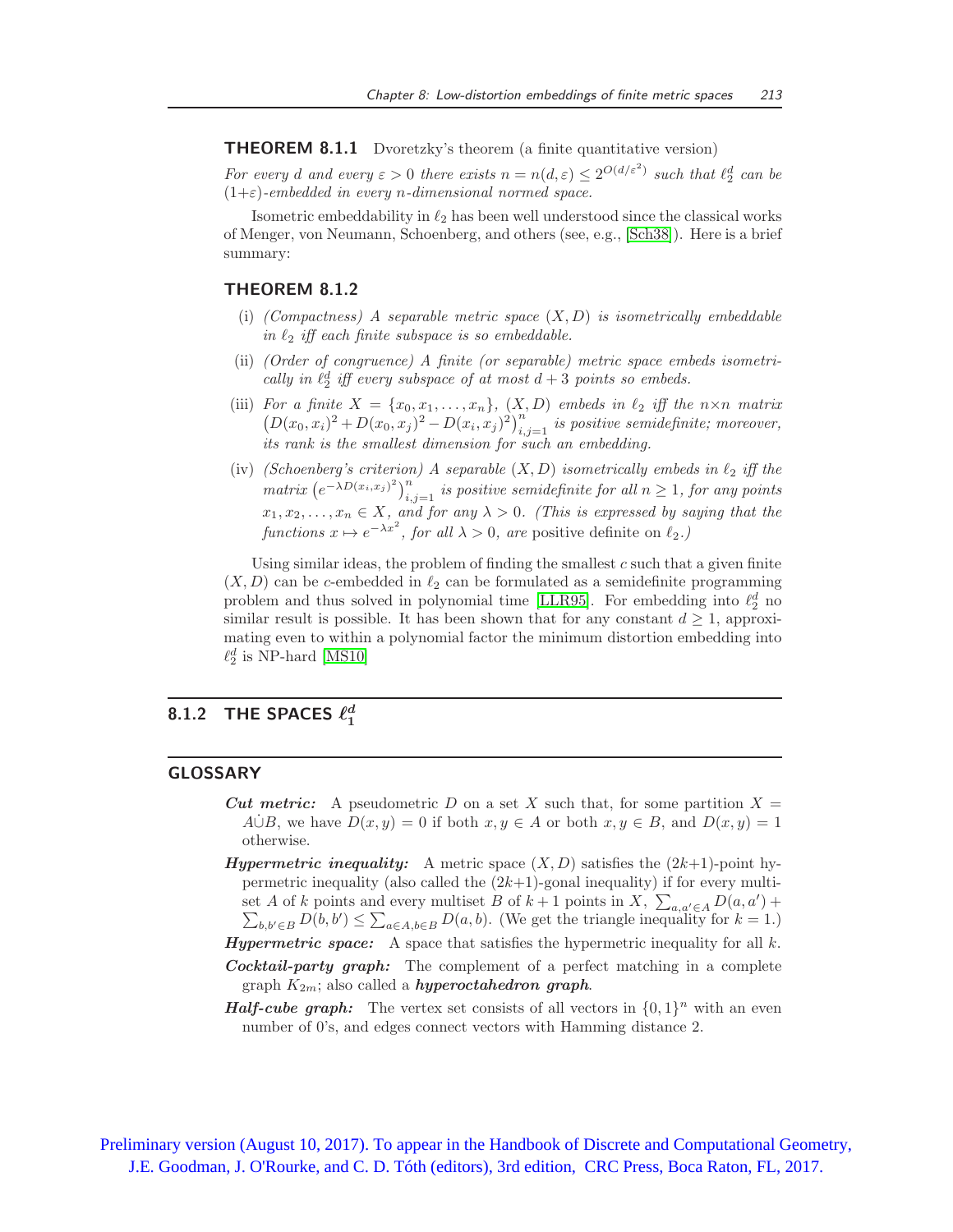**Cartesian product of graphs G and H:** The vertex set is  $V(G) \times V(H)$ , and the edge set is  $\{ \{(u, v), (u, v')\} \mid u \in V(G), \{v, v'\} \in E(H) \} \cup \{ \{(u, v), (u', v)\} \mid$  $\{u, u'\} \in E(G), v \in V(H)\}.$  The cubes are Cartesian powers of  $K_2$ .

Girth of a graph: The length of the shortest cycle.

The  $\ell_1$  spaces are important for many reasons, but considerably more complicated than Euclidean spaces; a general reference here is [\[DL97\]](#page-18-0). Many important and challenging open problems are related to embeddings in  $\ell_1$  or in  $\ell_1^d$ .

Unlike the situation in  $\ell_2^n$ , not every *n*-point  $\ell_1$ -metric lives in  $\ell_1^n$ ; dimension of order  $\Theta(n^2)$  is sometimes necessary and always sufficient to embed n-point  $\ell_1$ metrics isometrically (similarly for the other  $\ell_p$ -metrics with  $p \neq 2$ ).

The  $\ell_1$  metrics on an *n*-point set X are precisely the elements of the *cut cone*; that is, linear combinations with nonnegative coefficients of cut metrics on  $X$ . Another characterization is this: A metric D on  $\{1, 2, \ldots, n\}$  is an  $\ell_1$  metric iff there exist a measure space  $(\Omega, \Sigma, \mu)$  and sets  $A_1, \ldots, A_n \in \Sigma$  such that  $D(i, j)$  $\mu(A_i \triangle A_j)$ .

Every  $\ell_1$  metric is a hypermetric space (since cut metrics satisfy the hypermetric inequalities), but for 7 or more points, this condition is not sufficient. Hypermetric spaces have an interesting characterization in terms of Delaunay polytopes of lattices; see [\[DL97\]](#page-18-0).

#### ISOMETRIC EMBEDDABILITY

Deciding isometric embeddability in  $\ell_1$  is NP-hard. On the other hand, the embeddability of *unweighted* graphs, both in  $\ell_1$  and in a Hamming cube, has been characterized and can be tested in polynomial time. In particular, we have:

#### THEOREM 8.1.3

- (i) An unweighted graph G embeds isometrically in some cube  $\{0,1\}^m$  with the  $\ell_1$ -metric iff it is bipartite and satisfies the pentagonal inequality.
- (ii) An unweighted graph G embeds isometrically in  $\ell_1$  iff it is an isometric subgraph of a Cartesian product of half-cube graphs and cocktail-party graphs.

A first characterization of cube-embeddable graphs was given by Djokovic [\[Djo73\]](#page-18-1), and the form in (i) is due to Avis (see [\[DL97\]](#page-18-0)). Part (ii) is from Shpectorov [\[Shp93\]](#page-20-3).

#### ORDER OF CONGRUENCE

The isometric embeddability in  $\ell_1^2$  is characterized by 6-point subspaces (6 is best possible here), and can thus be tested in polynomial time (Bandelt and Chepoi [\[BC96\]](#page-17-0)). The proof uses a result of Bandelt and Dress [\[BD92\]](#page-17-1) of independent interest, about certain canonical decompositions of metric spaces (see also [\[DL97\]](#page-18-0)).

On the other hand, for no  $d \geq 3$  it is known whether the order of congruence of  $\ell_1^d$  is finite; there is a lower bound of  $d^2$  (for odd d) or  $d^2 - 1$  (for d even).

## 8.1.3 THE OTHER  $p$

The spaces  $\ell_{\infty}^{d}$  are the richest (and thus generally the most difficult to deal with); every *n*-point metric space  $(X, D)$  embeds isometrically in  $\ell_{\infty}^{n}$ . To see this, write  $X = \{x_1, x_2, \ldots, x_n\}$  and define  $f: X \to \ell_{\infty}^n$  by  $f(x_i)_j = D(x_i, x_j)$ .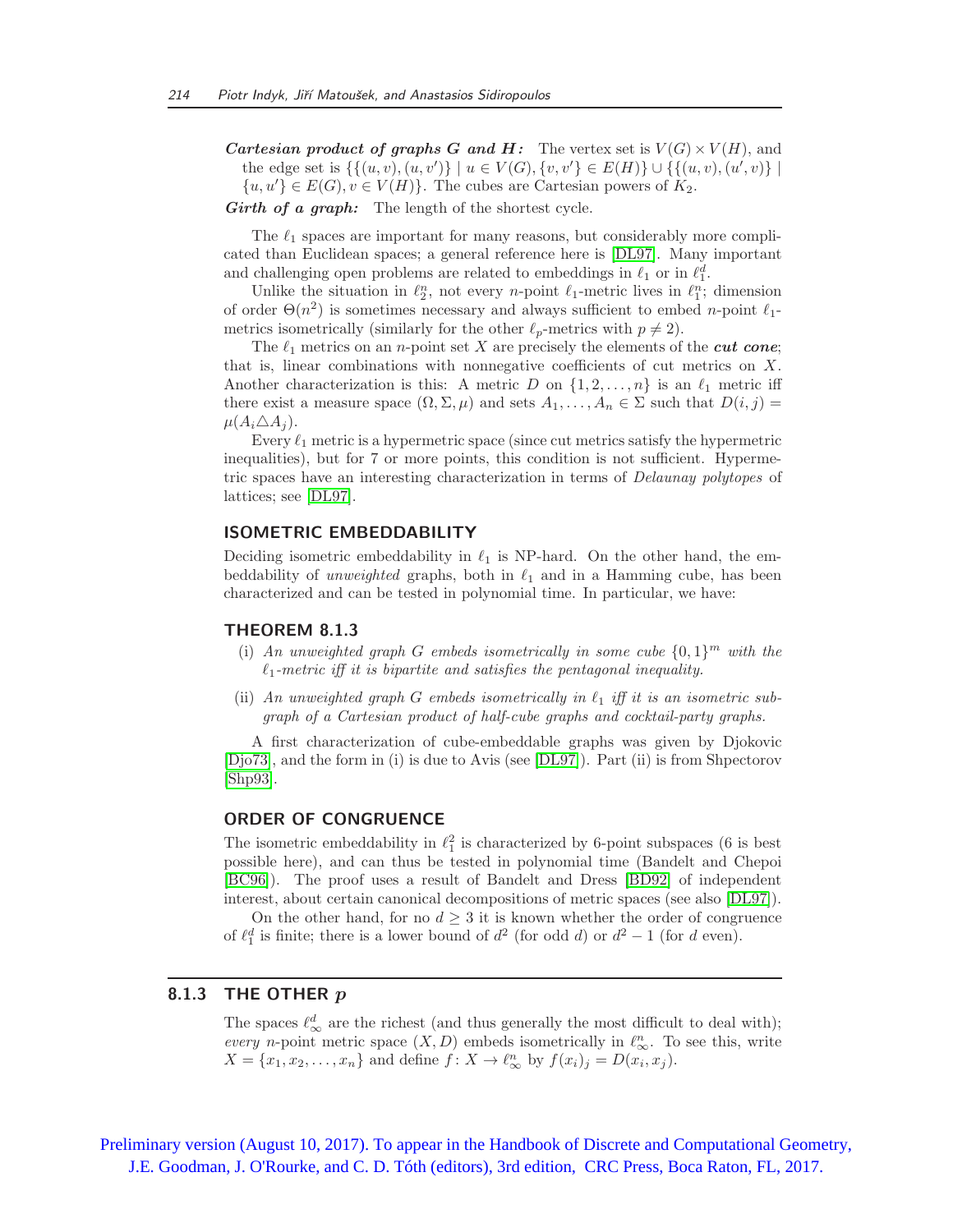The other  $p \neq 1, 2, \infty$  are encountered less often, but it may be useful to know the cases where all  $\ell_p$  metrics embed with bounded distortion in  $\ell_q$ : This happens iff  $p = q$ , or  $p = 2$ , or  $q = \infty$ , or  $1 \le q \le p \le 2$ . Isometric embeddings exist in all these cases. Moreover, for  $1 \le q \le p \le 2$ , the whole of  $\ell_p^d$  can be  $(1+\varepsilon)$  embedded in  $\ell_q^{Cd}$  with a suitable  $C = C(p, q, \varepsilon)$  (so the dimension doesn't grow by much); see, e.g., [\[MS86\]](#page-20-0). These embeddings are probabilistic. The simplest one is  $\ell_2^d \to \ell_1^{Cd}$ , given by  $x \mapsto Ax$  for a random  $\pm 1$  matrix A of size  $Cdx$ d (surprisingly, no good explicit embedding is known even in this case).

# 8.2 APPROXIMATE EMBEDDINGS OF GENERAL METRICS IN  $\ell_p$

# 8.2.1 BOURGAIN'S EMBEDDING IN  $\ell_2$

The mother of most embeddings mentioned in the next few sections, from both historical and "technological" points of view, is the following theorem.

#### THEOREM 8.2.1 Bourgain [\[Bou85\]](#page-17-2)

Any n-point metric space  $(X, D)$  can be embedded in  $\ell_2$  (in fact, in every  $\ell_p$ ) with distortion  $O(\log n)$ .

We describe the embedding, which is constructed probabilistically. We set  $m = \log_2 n |$  and  $q = |C \log n|$  (C a suitable constant) and construct an embedding in  $\ell_2^{mq}$ , with the coordinates indexed by  $i = 1, 2, ..., m$  and  $j = 1, 2, ..., q$ . For each such  $i, j$ , we select a subset  $A_{ij} \subseteq X$  by putting each  $x \in X$  into  $A_{ij}$  with probability  $2^{-j}$ , all the random choices being mutually independent. Then we set  $f(x)_{ij} = D(x, A_{ij})$ . We thus obtain an embedding in  $\ell_2^{O(\log^2 n)}$  (Bourgain's original proof used exponential dimension; the possibility of reducing it was noted later), and it can be shown that the distortion is  $O(\log n)$  with high probability.

This yields an  $O(n^2 \log n)$  randomized algorithm for computing the desired embedding. The algorithm can be derandomized (preserving the polynomial time and the dimension bound) using the method of conditional probabilities; this result seems to be folklore. Alternatively, it can be derandomized using small sample spaces [\[LLR95\]](#page-19-0); this, however, uses dimension  $\Theta(n^2)$ . Finally, as was remarked above, an embedding of a given space in  $\ell_2$  with optimal distortion can be computed by semidefinite programming.

The  $O(\log n)$  distortion for embedding a general metric in  $\ell_2$  is tight [\[LLR95\]](#page-19-0) (and similarly for  $\ell_p$ ,  $p < \infty$  fixed). Examples of metrics that cannot be embedded any better are the shortest-path metrics of constant-degree expanders. (An n-vertex graph is a **constant-degree expander** if all degrees are bounded by some constant r and each subset of k vertices has at least  $\beta k$  outgoing edges, for  $1 \leq k \leq \frac{n}{2}$  and for some constant  $\beta > 0$  independent of n.)

Another interesting lower bound is due to Linial et al. [\[LMN02\]](#page-19-1): The shortestpath metric of *any k*-regular graph  $(k \ge 3)$  of girth g requires  $\Omega(\sqrt{g})$  distortion for embedding in  $\ell_2$ .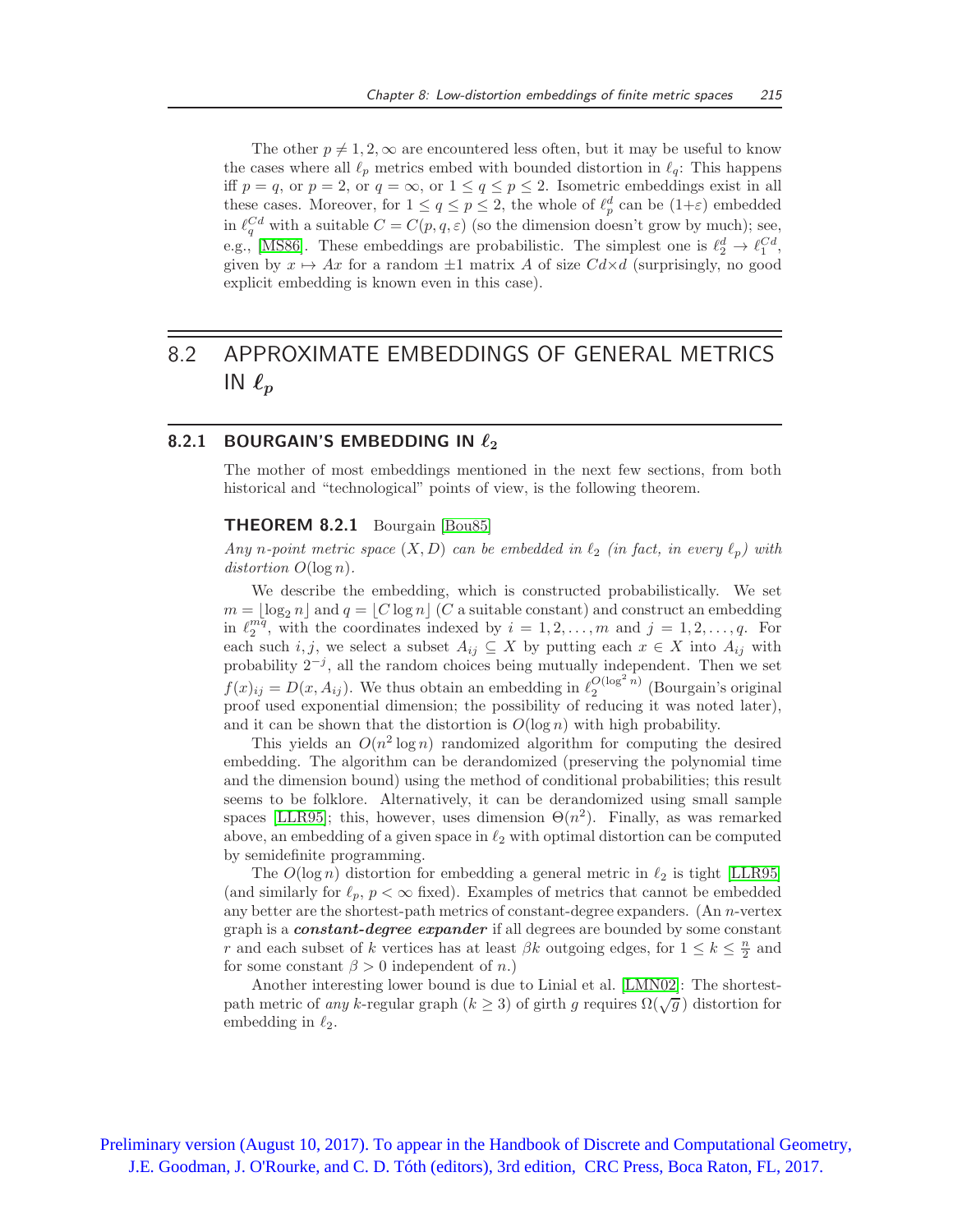### 8.2.2 NEGATIVE TYPE METRICS

We say that a metric space  $(X, D)$  is of **negative type** if there exists a mapping  $f: X \to L_2$  such that  $||f(x) - f(y)||_2^2 = D(x, y)$ , for all  $x, y \in X$ .

In [\[ARV09\]](#page-16-0) the Goemans-Linial semidefinite programming relaxation of the sparsest cut problem was used to obtain a  $O(\sqrt{\log n})$ -approximation for the uniform case of the problem. Building on this work and a previous bound from [\[CGR05\]](#page-17-3), it was shown in [\[ALN08\]](#page-16-1) that any n-point metric space of negative type admits an embedding into  $\ell_1$  with distortion  $O(\sqrt{\log n} \log \log n)$ . This implies a  $O(\sqrt{\log n}\log\log n)$ -approximation for the general sparsest cut problem. In [\[CKN09\]](#page-17-4) it was shown that there exist  $n$ -point metric spaces of negative type that require distortion  $(\log n)^{\Omega(1)}$  to be embedded into  $\ell_1$ . This also implies that the integrality of the Goemans-Linial semidefinite programming relaxation is  $(\log n)^{\Omega(1)}$ . Very recently, that result was improved to  $\Omega(\sqrt{\log n})$ , matching the upper bound [\[NY17\]](#page-20-4).

# 8.2.3 THE DIMENSION OF EMBEDDINGS IN  $\ell_{\infty}$

If we want to embed all *n*-point metrics in  $\ell_{\infty}^d$ , there is a tradeoff between the dimension d and the worst-case distortion. The following result was proved in  $[Mat96]$ by adapting Bourgain's technique.

### THEOREM 8.2.2

For an integer  $b > 0$  set  $c = 2b-1$ . Then any n-point metric space can be embedded in  $\ell_{\infty}^d$  with distortion c, where  $d = O(bn^{1/b} \log n)$ .

An almost matching lower bound can be proved using graphs without short cycles, an idea also going back to [\[Bou85\]](#page-17-2). Let  $m(g, n)$  be the maximum possible number of edges of an *n*-vertex graph of girth  $g + 1$ . For every fixed  $c \ge 1$  and integer  $g > c$  there exists an *n*-point metric space such that any *c*-embedding in  $\ell_{\infty}^{d}$  has  $d = \Omega(m(g, n)/n)$  [\[Mat96\]](#page-19-2). The proof goes by counting: Fix a graph  $G_0$ witnessing  $m(q, n)$ , and let G be the set of graphs (considered with the shortest-path metric) that can be obtained from  $G_0$  by deleting some edges. It turns out that if  $G, G' \in \mathcal{G}$  are distinct, then they cannot have "essentially the same" c-embeddings in  $\ell_{\infty}^d$ , and there are only "few" essentially different embeddings in  $\ell_{\infty}^d$  if d is small.

It is easy to show that  $m(g, n) = O(n^{1+1/\lfloor g/2 \rfloor})$  for all g, and this is conjectured to be the right order of magnitude [\[Erd64\]](#page-18-2). This has been verified for  $q \leq 7$  and for  $q = 10, 11$ , while only worse lower bounds are known for the other values of g (with exponent roughly  $1 + 4/3g$  for g large). Whenever the conjecture holds for some  $g = 2b - 1$ , the above theorem is tight up to a logarithmic factor for the corresponding b. Unfortunately, although explicit constructions of graphs of a given girth with many edges are known, the method doesn't provide explicit examples of badly embeddable spaces.

For special classes of metrics improved bounds on the dimension are possible. The shortest path metric of any graph that excludes some fixed minor admits a constant-distortion embedding into  $\ell_{\infty}^{O(\log n)}$  [\[KLMN05\]](#page-19-3).

#### DISTANCE ORACLES

An interesting algorithmic result, conceptually resembling the above theorem, was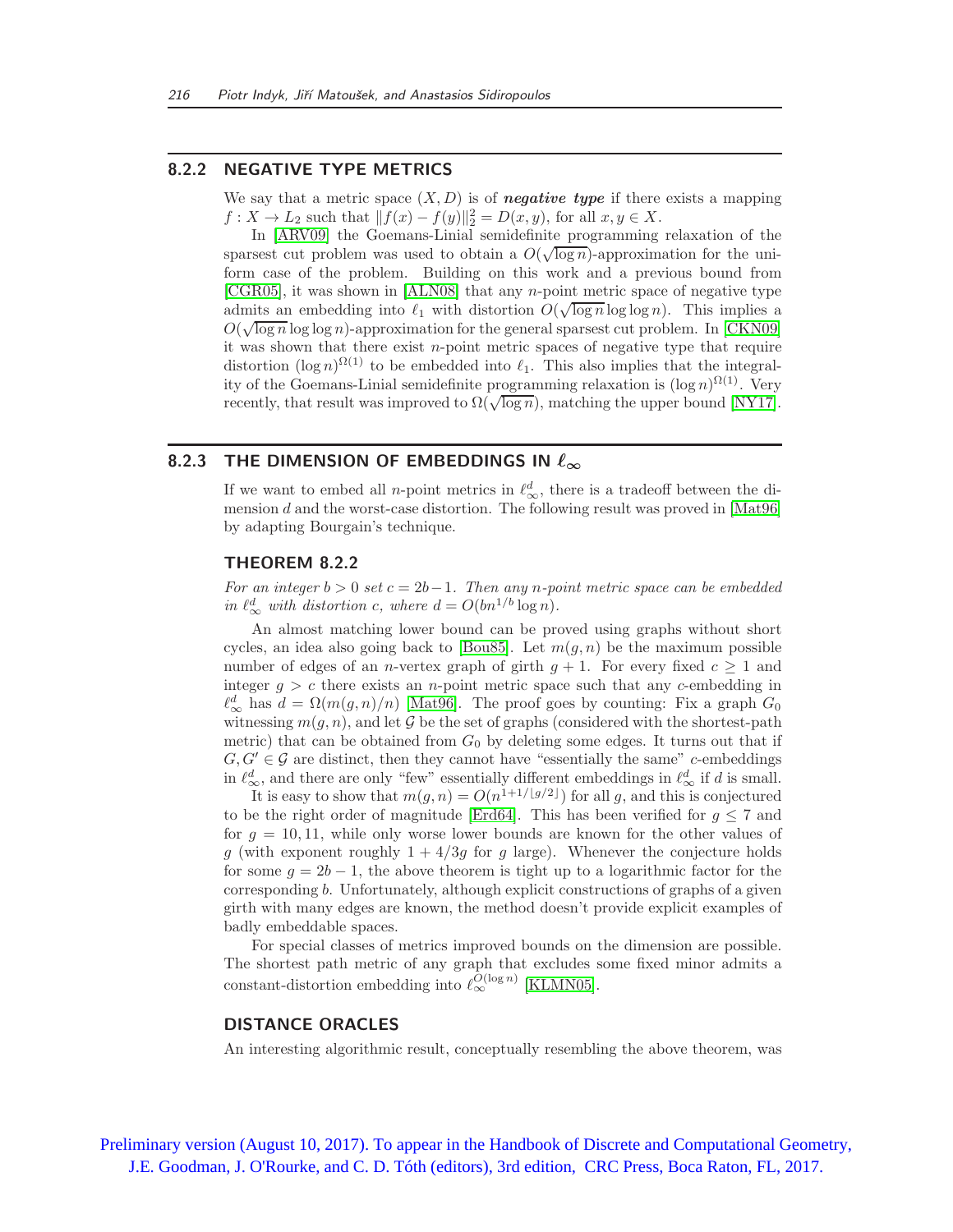obtained by Thorup and Zwick [\[TZ01\]](#page-20-5). They showed that for an integer  $b > 0$ , every *n*-point metric space can be stored in a data structure of size  $O(n^{1+1/b})$ (with preprocessing time of the same order) so that, within time  $O(b)$ , the distance between any two points can be approximated within a multiplicative factor of 2b−1. Mendel and Naor [\[MN06\]](#page-20-6) have obtained a data structure for the above problem of size  $O(n^{1+1/b})$ , with query time  $O(1)$  that approximates the distance between any two points within a multiplicative factor of  $O(b)$ .

## LOW DIMENSION

The other end of the tradeoff between distortion and dimension  $d$ , where  $d$  is fixed (and then all  $\ell_p$ -norms on  $\mathbb{R}^d$  are equivalent up to a constant) was investigated in [\[Mat90\]](#page-19-4). For all fixed  $d \geq 1$ , there are *n*-point metric spaces requiring distortion  $\Omega(n^{1/[(d+1)/2]})$  for embedding in  $\ell_2^d$  (for  $d=2$ , an example is the shortest-path metric of  $K_5$  with every edge subdivided  $n/10$  times). On the other hand, every *n*-point space  $O(n)$ -embeds in  $\ell_2^1$  (the real line), and  $O(n^{2/d} \log^{3/2} n)$ -embeds in  $\ell_2^d, d \geq 3$ .

# 8.2.4 THE JOHNSON-LINDENSTRAUSS LEMMA: FLATTENING IN  $\ell_2$

The n-point  $\ell_2$  metric with all distances equal to 1 requires dimension  $n-1$  for isometric embedding in  $\ell_2$ . A somewhat surprising and extremely useful result shows that, in particular, this metric can be embedded in dimension only  $O(\log n)$ with distortion close to 1.

# THEOREM 8.2.3 Johnson and Lindenstrauss [\[JL84\]](#page-19-5)

For every  $\varepsilon > 0$ , any n-point  $\ell_2$  metric can be  $(1+\varepsilon)$ -embedded in  $\ell_2^{{\mathcal{O}}(\log n/\varepsilon^2)}$ .

There is an almost matching lower bound for the necessary dimension, due to Alon (see [\[Mat02\]](#page-20-7)):  $\Omega(\log n/(\varepsilon^2 \log(1/\varepsilon)))$ . For the special case of linear maps, a matching  $\Omega(\min\{n, \log n/\varepsilon^2\})$  lower bound has been obtained [\[LN16\]](#page-19-6).

All known proofs (see, e.g., [\[Ach01\]](#page-16-2) for references and an insightful discussion) first place the metric under consideration in  $\ell_2^n$  and then map it into  $\ell_2^d$  by a random linear map  $A: \ell_2^n \to \ell_2^d$ . Here A can be a random orthogonal projection (as in [\[JL84\]](#page-19-5)). It can also be given by a random  $n \times d$  matrix with independent  $N(0, 1)$ entries [\[IM98\]](#page-19-7), or even one with independent uniform random  $\pm 1$  entries. The proof in the last case, due to [\[Ach01\]](#page-16-2), is considerably more difficult than the previous ones (which use spherically symmetric distributions), but this version has advantages in applications.

An embedding as in the theorem can be computed deterministically in time  $O(n^2d(\log n + 1/\varepsilon)^{O(1)})$  [\[EIO02\]](#page-18-3) (also see [\[Siv02\]](#page-20-8)).

The aforementioned embeddings use random dense  $n \times d$  matrices A, which means that mapping a point p into  $Ap$  takes rectangular (i.e.,  $\Theta(nd)$ ) time. In order to reduce the running time several approaches were proposed. The Fast Johnson-Lindenstrauss transform approach [\[AC06,](#page-16-3) [AL13,](#page-16-4) [KW11\]](#page-19-8) uses the product of a diagonal matrix, a Fourier matrix and a projection matrix, which makes it possible to evaluate the matrix-vector product  $Ap$  in sub-rectangular time. In particular, the algorithm of [\[KW11\]](#page-19-8) runs in  $O(n \log n)$  time, albeit the reduced dimension d is  $O(\log(n)\log^4(d)/{\varepsilon}^2)$ .

Another approach to faster dimensionality reduction is Feature Hashing, also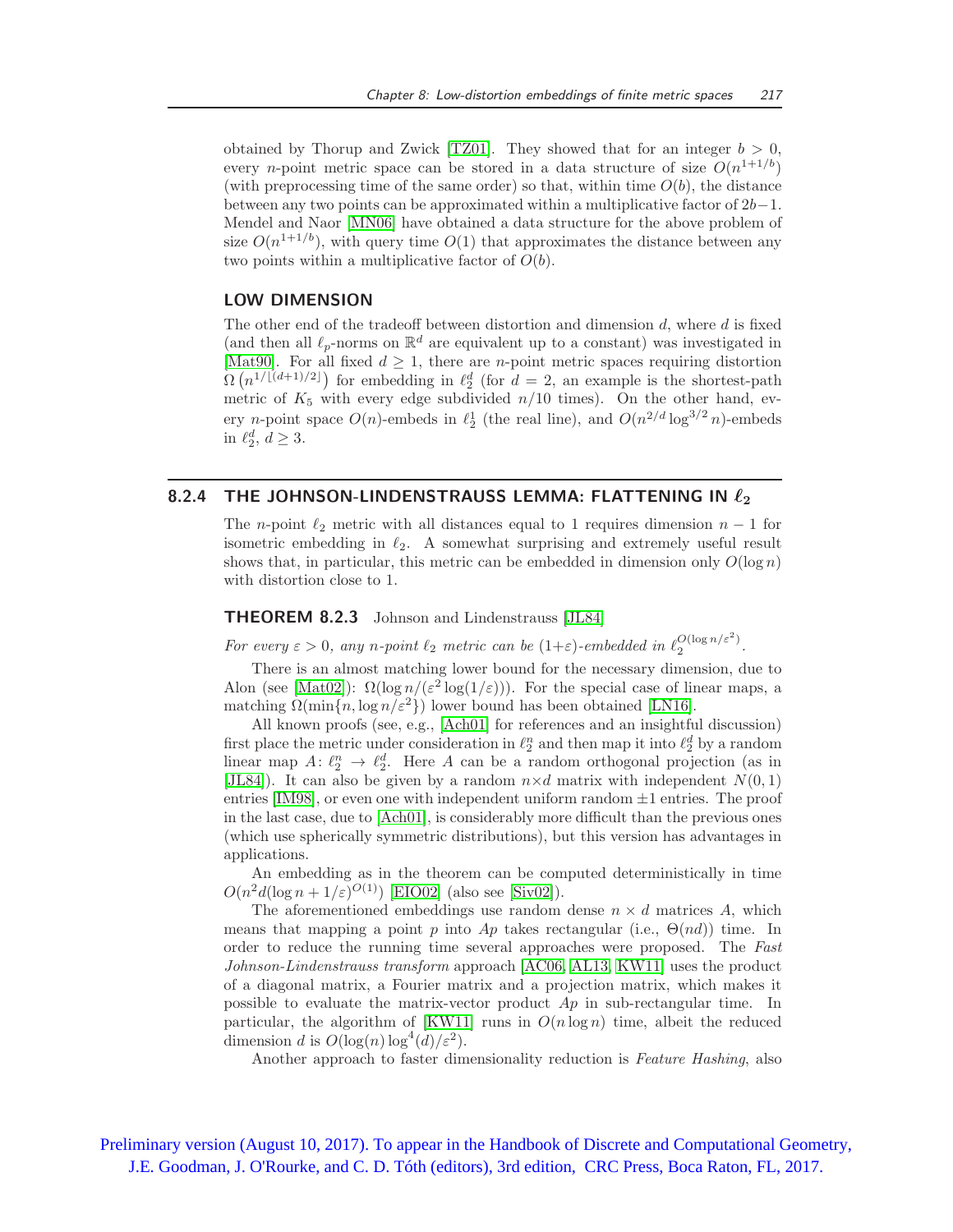known as the *Sparse Johnson-Lindenstrauss transform* [\[WDL](#page-20-9)<sup>+</sup>09, [DKS10,](#page-18-4) [KN14\]](#page-19-9). Here, the speedup is achieved by showing that one can make the matrix A sparse without sacrificing the bound on the reduced dimension. In particular [\[KN14\]](#page-19-9) shows a distribution over  $n \times d$  matrices A that have only  $\varepsilon nd$  non-zeros and achieve the same bound for d as given in Theorem 8.2.3.

### 8.2.5 IMPOSSIBILITY OF DIMENSIONALITY REDUCTION IN  $\ell_1$

It has been shown that no analogue of the Johnson–Lindenstrauss result holds in  $\ell_1$ . The first result of this type was obtained by Brinkman and Charikar [\[BC05\]](#page-17-5) and was later simplified by Lee and Naor [\[LN04\]](#page-19-10). The best known lower bound is due to Andoni et al. [\[ACNN11\]](#page-16-5) who showed that for any  $\varepsilon > 0$  and  $n > 0$  there exist some n-point subset X of  $\ell_1$  such that any embedding of X into  $\ell_1$  with distortion  $1 + \varepsilon$  requires dimension at least  $n^{1 - O(1/\log(1/\varepsilon))}$ .

# 8.2.6 VOLUME-RESPECTING EMBEDDINGS

Feige [\[Fei00\]](#page-18-5) introduced the notion of **volume-respecting** embeddings in  $\ell_2$ , with impressive algorithmic applications. While the distortion of a mapping depends only on pairs of points, the volume-respecting condition takes into account the behavior of k-tuples. For an arbitrary k-point metric space  $(S, D)$ , we set  $Vol(S)$  =  $\sup_{\text{nonexpanding } f \colon S \to \ell_2} \text{Evol}(f(S))$ , where  $\text{Evol}(P)$  is the  $(k-1)$ -dimensional volume of the convex hull of P (in  $\ell_2$ ). Given a nonexpanding  $f: X \to \ell_2$  for some metric space  $(X, D)$  with  $|X| \geq k$ , we define the k-distortion of f to be

$$
\sup_{S \subseteq X, |S|=k} \left( \frac{\text{Vol}(S)}{\text{Evol}(f(S))} \right)^{1/(k-1)}.
$$

If the k-distortion of f is  $\Delta$ , we call f  $(k, \Delta)$ -volume-respecting.

If  $f: X \to \ell_2$  is an embedding scaled so that it is nonexpanding but just so, the 2-distortion coincides with the usual distortion. But note that for  $k > 2$ , the isometric "straight" embedding of a path in  $\ell_2$  is not volume-respecting at all. In fact, it is known that for any  $k > 2$ , no  $(k, o(\sqrt{\log n}))$ -volume-respecting embedding of a line exists [\[DV01\]](#page-18-6).

Extending Bourgain's technique, Feige proved that for every  $k > 2$ , every npoint metric space has a  $(k, O(\log n + \sqrt{k \log n \log k}))$ -volume-respecting embedding in  $\ell_2$ . Magen and Zouzias [\[MZ08\]](#page-20-10) have obtained volume-respecting dimensionality reduction for finite subsets of Euclidean space. They show that any n-point subset of  $\ell_2$  admits a  $O(k, 1 + \varepsilon)$ -volume-respecting embedding into  $\ell_2^d$ , for some  $d =$  $O(\max\{k/\varepsilon, \varepsilon^{-2} \log n\}).$ 

# 8.3 APPROXIMATE EMBEDDING OF SPECIAL METRICS IN  $\ell_p$

# GLOSSARY

**G-metric:** Let G be a class of graphs and let  $G \in \mathcal{G}$ . Each positive weight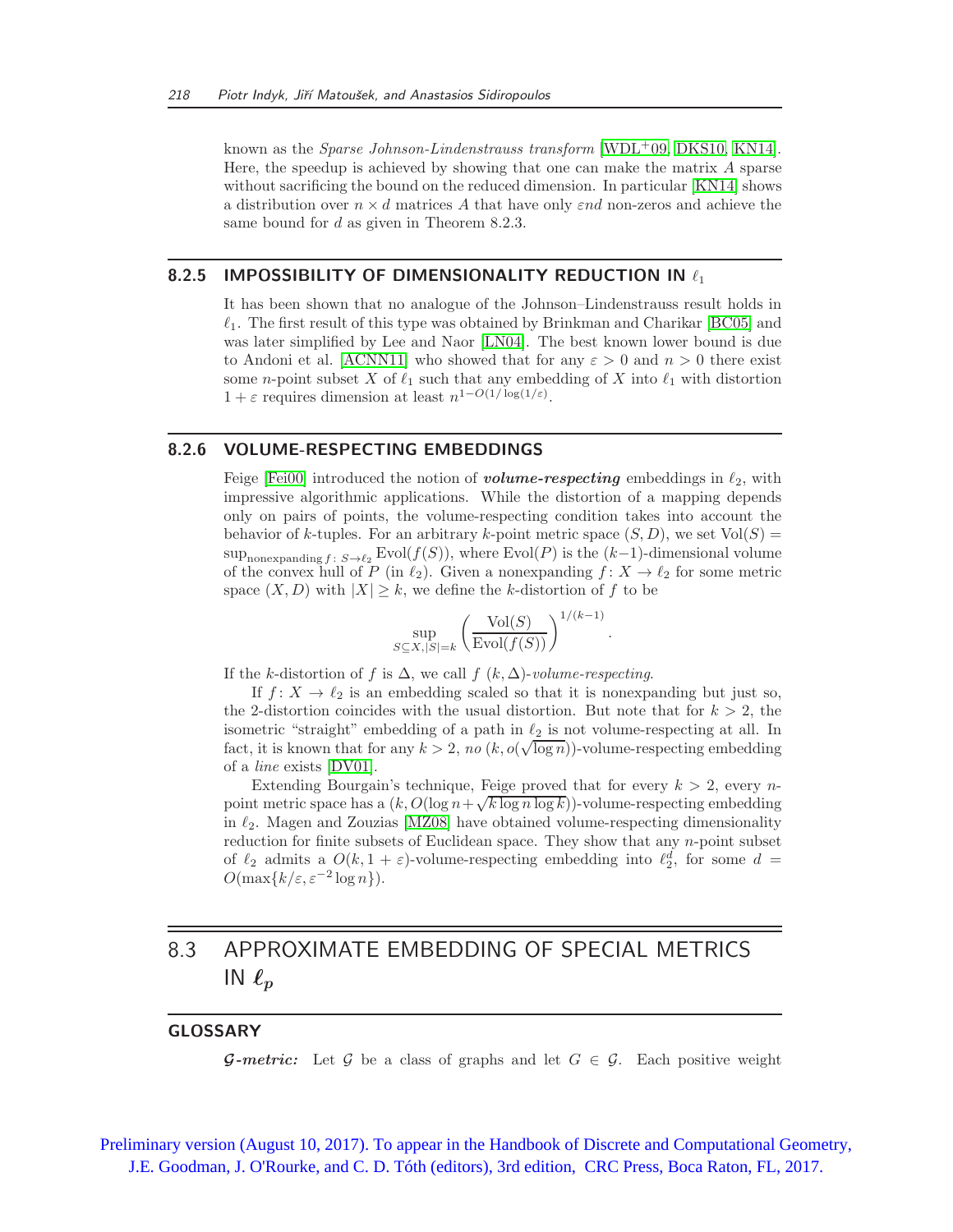function  $w: E(G) \to (0, \infty)$  defines a metric  $D_w$  on  $V(G)$ , namely, the shortestpath metric, where the length of a path is the sum of the weights of its edges. A metric space is a G-metric if it is isometric to a subspace of  $(V(G), D_w)$  for some  $G \in \mathcal{G}$  and some w.

- **Tree metric, planar-graph metric:** A  $\mathcal{G}$ -metric for  $\mathcal{G}$ , the class of all trees or all planar graphs, respectively.
- **Minor:** A graph G is a minor of a graph H if it can be obtained from H by repeated deletions of edges and contractions of edges.
- **Doubling metric:** A metric  $(X, D)$  such that for all  $r > 0$  any ball of radius r can be covered by a constant number of balls of radius  $r/2$ .

# 8.3.1 TREE METRICS, PLANAR-GRAPH METRICS, AND FORBIDDEN MINORS

A major research direction has been improving Bourgain's embedding in  $\ell_2$  for restricted families of metric spaces.

#### TREE METRICS

It is easy to show that any tree metric embeds isometrically in  $\ell_1$ . Any n-point tree metric can also be embedded isometrically in  $\ell_{\infty}^{O(\log n)}$  [\[LLR95\]](#page-19-0). For  $\ell_p$  embeddings, the situation is rather delicate:

#### THEOREM 8.3.1

Distortion of order  $(\log \log n)^{\min(1/2,1/p)}$  is sufficient for embedding any n-vertex tree metric in  $\ell_p$  ( $p \in (1,\infty)$  fixed) [\[Mat99\]](#page-20-11), and it is also necessary in the worst case (for the complete binary tree; [\[Bou86\]](#page-17-6)).

Gupta [\[Gup00\]](#page-18-7) proved that any *n*-point tree metric  $O(n^{1/(d-1)})$ -embeds in  $\ell_2^d$  ( $d \geq 1$  fixed), and for  $d = 2$  and trees with unit-length edges, Babilon et al. [\[BMMV02\]](#page-17-7) improved this to  $O(\sqrt{n})$ . Bǎdoiu et al. [\[BCIS06\]](#page-17-8) have shown that any *n*-point ultrametric  $O(n^{1/d})$ -embeds in  $\ell_2^d$ .

# PLANAR-GRAPH METRICS AND OTHER CLASSES WITH A FORBIDDEN MINOR

The following result was proved by Rao, building on the work of Klein, Plotkin, and Rao.

#### **THEOREM 8.3.2** Rao [\[Rao99\]](#page-20-12)

Any n-point planar-graph metric can be embedded in  $\ell_2$  with distortion  $O(\sqrt{\log n})$ . More generally, let  $H$  be an arbitrary fixed graph and let  $\mathcal G$  be the class of all graphs not containing H as a minor; then any n-point  $\mathcal G$ -metric can be embedded in  $\ell_2$  with distortion  $O(\sqrt{\log n})$ .

This bound is tight even for series-parallel graphs (no  $K_4$  minor) [\[NR02\]](#page-20-13); the example is obtained by starting with a 4-cycle and repeatedly replacing each edge by two paths of length 2.

A challenging conjecture, one that would have significant algorithmic consequences, states that under the conditions of Rao's theorem, all  $\mathcal{G}_{\text{-}}$  metrics can be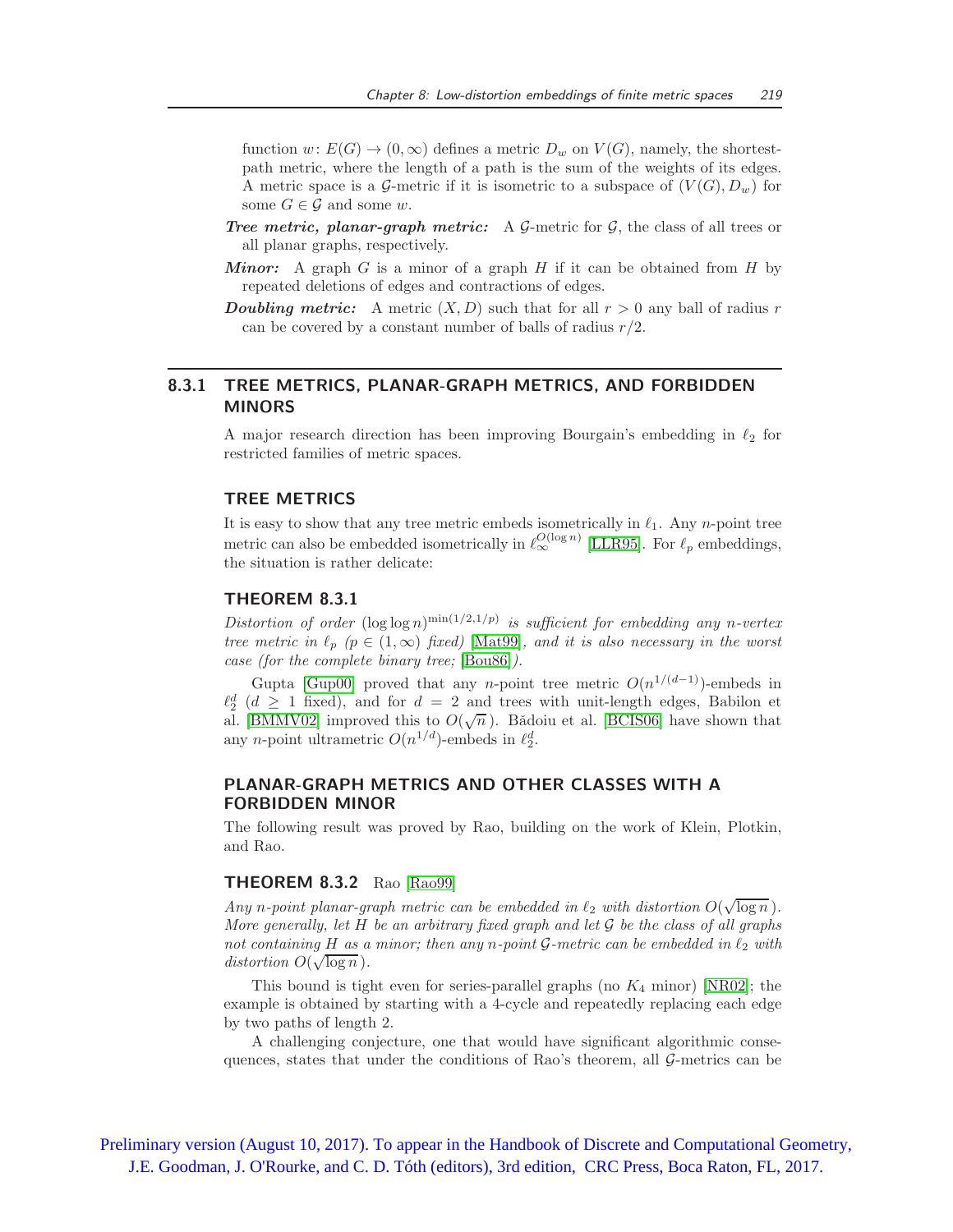c-embedded in  $\ell_1$  for some c depending only on  $\mathcal G$  (but not on the number of points). Apparently, this conjecture was first published in [\[GNRS04\]](#page-18-8), where it was verified for the forbidden minors  $K_4$  (series-parallel graphs) and  $K_{2,3}$  (outerplanar graphs). It has also been verified for graphs that exclude the 4-wheel [\[CJLV08\]](#page-17-9) and for graphs of bounded pathwidth (equivalently, for graphs that exclude some forest) [\[LS13\]](#page-19-11). It has also been shown that the conjecture can be reduced to the conjunction of two apparently simpler problems: the special case of planar graphs (also known as the planar embedding conjecture) and the so-called k-sum conjecture which asserts that constant-distortion embeddability into  $\ell_1$  is closed under bounded clique-sums [\[LS09\]](#page-19-12). The latter conjecture has been verified special case of edge-sums over graphs of bounded size [\[LP13\]](#page-19-13).

#### DOUBLING METRICS

It has been shown by Gupta et al. [\[GKL03\]](#page-18-9) that any  $n$ -point doubling metric admits a  $O(\sqrt{\log n})$ -embedding into  $\ell_2$  and that there exists a doubling metric that requires distortion  $\Omega(\sqrt{\log n})$ . Since  $\ell_2$  embeds into  $\ell_1$  isometrically, the above upper bound also holds for embedding into  $\ell_1$ . It has been shown that there exists an *n*-point doubling metric that requires distortion  $\Omega(\sqrt{\log n/\log \log n})$  to be embedded into  $\ell_1$  [\[LS11\]](#page-19-14).

# 8.3.2 METRICS DERIVED FROM OTHER METRICS

In this section we focus on metrics derived from other metrics, e.g., by defining a distance between two *sets* or *sequences* of points from the underlying metric.

## GLOSSARY

- **Uniform metric:** For any set X, the metric  $(X, D)$  is uniform if  $D(p, q) = 1$  for all  $p \neq q, p, q \in X$ .
- **Hausdorff distance:** For a metric space  $(X, D)$ , the Hausdorff metric H on the set  $2^X$  of all subsets of X is given by  $H(A, B) = \min(\vec{H}(A, B), \vec{H}(B, A))$ , where  $\vec{H}(A, B) = \sup_{a \in A} \inf_{b \in B} D(a, b).$
- **Earth-mover distance:** For a metric space  $(X, D)$  and an integer  $d \geq 1$ , the earth-mover distance of two d-element sets  $A, B \subseteq X$  is the minimum weight of a perfect matching between A and B; that is,  $\min_{\text{bijective }\pi \colon A \to B} \sum_{a \in A} D(a, \pi(a)).$
- **Levenshtein distance** (or **edit distance**): For a metric space  $M = (\Sigma, D)$ , the distance between two strings  $w, w' \in \Sigma^*$  is the minimum cost of a sequence of operations that transforms  $w$  into  $w'$ . The allowed operations are: character insertion (of cost 1), character deletion (of cost 1), or replacement of a symbol a by another symbol b (of cost  $D(a, b)$ ), where  $a, b \in \Sigma$ . The total cost of the sequence of operations is the sum of all operation costs.
- **Fréchet distance:** For a metric space  $M = (X, D)$ , the Fréchet distance (also called the **dogkeeper's distance**) between two functions  $f, g : [0, 1] \rightarrow X$  is defined as

$$
\inf_{\pi\colon [0,1]\to [0,1]} \sup_{t\in [0,1]} D(f(t),g(\pi(t)))
$$

where  $\pi$  is continuous, monotone increasing, and such that  $\pi(0) = 0, \pi(1) = 1$ .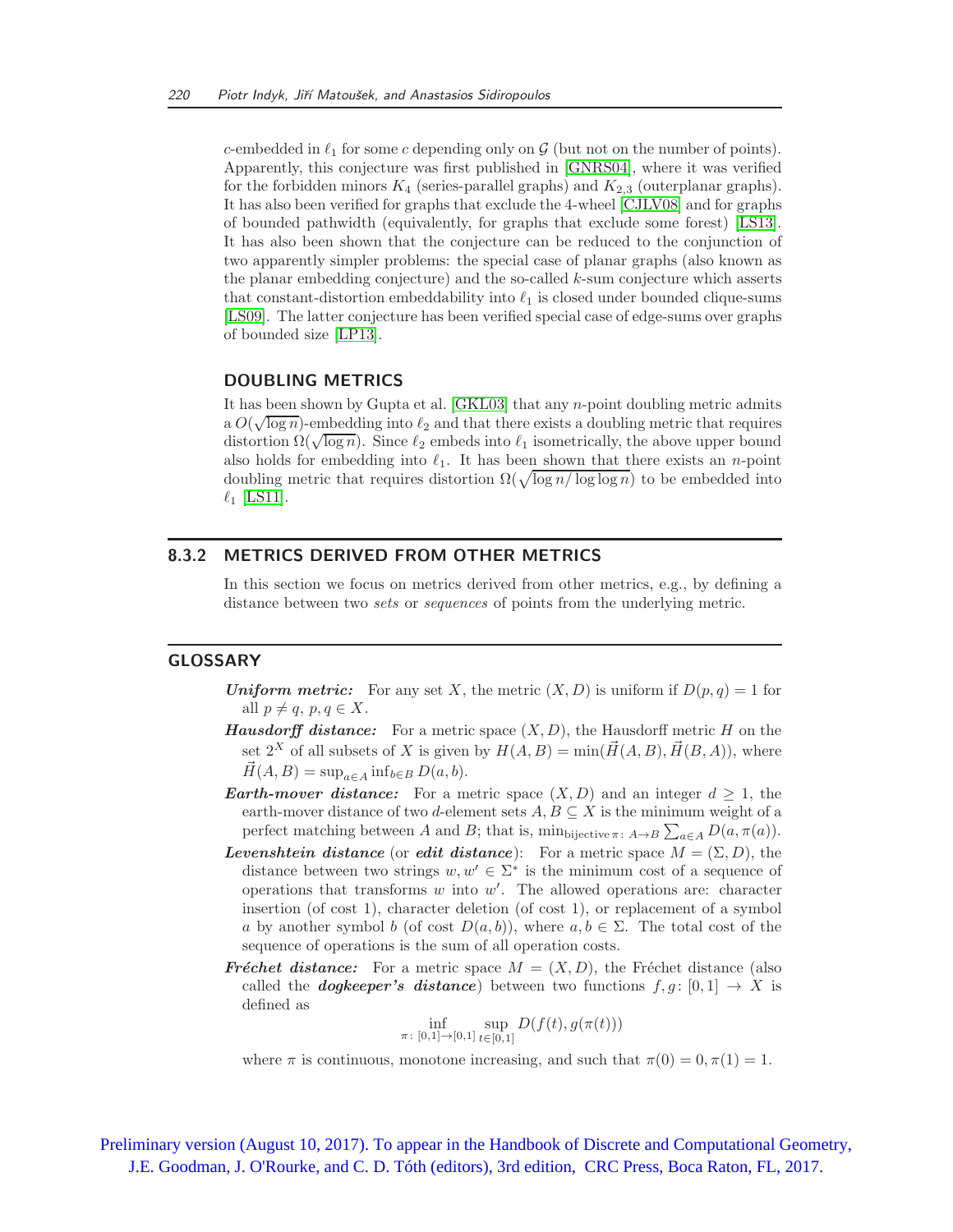#### HAUSDORFF DISTANCE

The Hausdorff distance is often used in computer vision for comparing geometric shapes, represented as sets of points. However, even computing a single distance  $H(A, B)$  is a nontrivial task. As noted in [\[FCI99\]](#page-18-10), for any *n*-point metric space  $(X, D)$ , the Hausdorff metric on  $2^X$  can be isometrically embedded in  $\ell_{\infty}^n$ .

The dimension of the host norm can be further reduced if we focus on embedding particular Hausdorff metrics. In particular, let  $H_M^s$  be the Hausdorff metric over all s-subsets of M. Farach-Colton and Indyk [\[FCI99\]](#page-18-10) showed that if  $M = (\{1, \ldots, \Delta\}^k, \ell_p)$ , then  $H_M^s$  can be embedded in  $\ell_\infty^{d'}$  with distortion  $1 + \varepsilon$ , where  $d' = O(s^2(1/\varepsilon)^{O(k)} \log \Delta)$ . A different tradeoff was obtained in [\[BS16\]](#page-17-10), where it is shown that for  $M = (\{1, \ldots, \Delta\}^k, \ell_p)$ , where k, s are constant,  $H_M^s$  embeds into  $\ell_{\infty}^{f(k,s)}$  with  $g(k,s)$  distortion for some functions f and g. For a general (finite) metric space  $M = (X, D)$  they show that  $H_M^s$  can be embedded in  $\ell_{\infty}^{s^{O(1)}|X|^{\alpha}} \log \Delta$  for any  $\alpha > 0$  with constant distortion, where  $\Delta = (\min_{p \neq q \in X} D(p,q)) / (\max_{p,q \in X} D(p,q)).$ 

#### EARTH-MOVER DISTANCE (EMD)

A very interesting relation between embedding EMD in normed spaces and embeddings in probabilistic trees (discussed below in Section 8.4.1) was discovered in [\[Cha02\]](#page-17-11): If a finite metric space can be embedded in a convex combination of dominating trees with distortion c, then the EMD over it can be embedded in  $\ell_1$ with distortion  $O(c)$ . Consequently, the EMD over subsets of  $(\{1, \ldots, \Delta\}^k, \ell_p)$  can be embedded in  $\ell_1$  with distortion  $O(k \log \Delta)$ . Lower bounds have been proven in [\[KN06,](#page-19-15) [NS07\]](#page-20-14).

### LEVENSHTEIN DISTANCE AND ITS VARIANTS

The Levenshtein distance is used in text processing and computational biology. The best algorithm computing the Levenshtein distance of two strings  $w, w'$ , even approximately, has running time of order  $|w| \cdot |w'|$  (for a constant-size  $\Sigma$ ). In the simplest (but nevertheless quite common) case of the uniform metric over  $\Sigma = \{0, 1\}$ , Levenshtein distance over strings of length d admits a  $2^{O(\sqrt{\log d \log \log d})}$ -embedding into  $\ell_1$  [\[OR07\]](#page-20-15). A lower bound of  $\Omega(\log d)$  has also been obtained for this case [\[KR09,](#page-19-16) [KN06\]](#page-19-15).

If we modify the definition of the distance by permitting the movement of an arbitrarily long contiguous block of characters as a single operation, and if the underlying metric is uniform, then the resulting **block-edit** metric can be embedded in  $\ell_1$  with distortion  $O(\log l \cdot \log^* l)$ , where l is the length of the embedded strings (see [\[MS00,](#page-20-16) [CM02\]](#page-17-12) and references therein). The modified metric has applications in computational biology and in string compression. The embedding of a given string can be computed in almost linear time, which yields a very fast approximation algorithm for computing the distance between two strings (the exact distance computation is NP-hard!).

# FRÉCHET METRIC

The Fréchet metric is an interesting metric measuring the distances between two curves. From the applications perspective, it is interesting to investigate the case where  $M = \ell_2^k$  and  $f, g$  are continuous, closed polygonal chains, consisting of (say)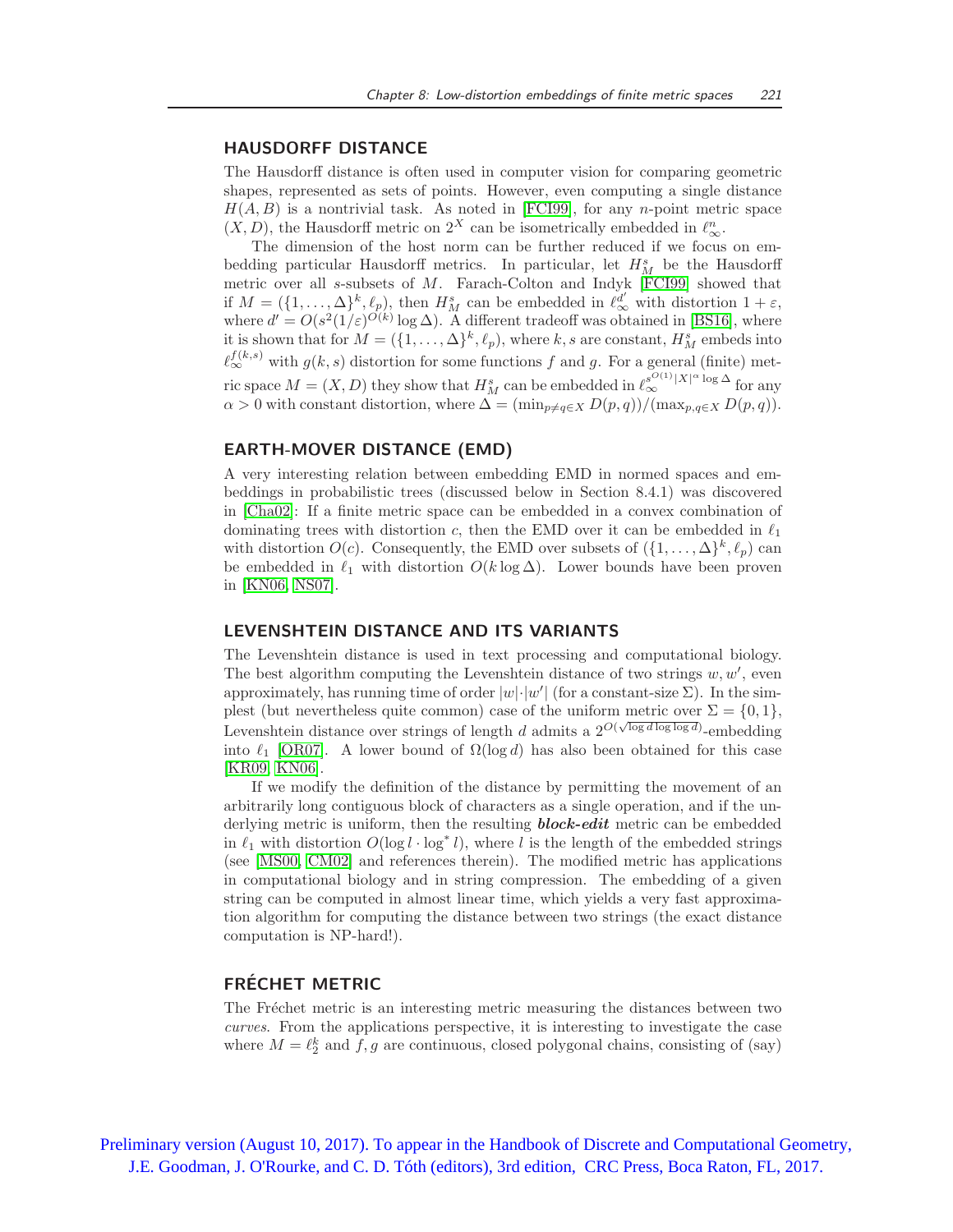at most d segments each. Denote the set of such curves by  $C_d^k$ . It is not known whether  $C_d^k$ , under Fréchet distance, can be embedded in  $\ell_{\infty}$  with finite dimension (for infinite dimension, an isometric embedding follows from the universality of the  $\ell_{\infty}$  norm). On the other hand, it is easy to check that for any bounded set  $S \subset \ell_{\infty}^d$ , there is an isometry  $f: S \to C_{3d}^1$ .

# 8.3.3 OTHER SPECIAL METRICS

### GLOSSARY

- $(1, 2)$ -B metric: A metric space  $(X, D)$  such that for any  $x \in X$  the number of points y with  $D(x, y) = 1$  is at most B, and all other distances are equal to 2.
- **Transposition distance:** The (unfortunately named) metric  $D<sub>T</sub>$  on the set of all permutations of  $\{1, 2, \ldots, n\}$ ;  $D_T(\pi_1, \pi_2)$  is the minimum number of moves of contiguous subsequences to arbitrary positions needed to transform  $\pi_1$  into  $\pi_2$ .

#### BOUNDED DISTANCE METRICS

Trevisan [\[Tre01\]](#page-20-17) considered approximate embeddings of  $(1, 2)$ -B metrics in  $\ell_p^d$  (in a sense somewhat different from low-distortion embeddings). Guruswami and Indyk [\[GI03\]](#page-18-11) proved that any (1, 2)-B metric can be isometrically embedded in  $\ell_{\infty}^{O(B \log n)}$ .

## PERMUTATION METRICS

It was shown in [\[CMS01\]](#page-17-13) that  $D_T$  can be  $O(1)$ -embedded in  $\ell_1$ ; similar results were obtained for other metrics on permutations, including reversal distance and permutation edit distance.

# 8.4 APPROXIMATE EMBEDDINGS IN RESTRICTED MET-RICS

# GLOSSARY

- **Dominating metric:** Let  $D, D'$  be metrics on the same set X. Then  $D'$  dominates D if  $D(x, y) \ge D'(x, y)$  for all  $x, y \in X$ .
- **Convex combination of metrics:** Let X be a set,  $T_1, T_2, \ldots, T_k$  metrics on it, and  $\alpha_1, \ldots, \alpha_k$  nonnegative reals summing to 1. The convex combination of the  $T_i$  (with coefficients  $\alpha_i$ ) is the metric D given by  $D(x, y) = \sum_{i=1}^k \alpha_i T_i(x, y)$ ,  $x, y \in X$ .
- Hierarchically well-separated tree  $(k$ -HST): A 1-HST is exactly an ultrametric; that is, the shortest-path metric on the leaves of a rooted tree  $T$  (with weighted edges) such that all leaves have the same distance from the root. For a k-HST with  $k > 1$  we require that, moreover,  $\Delta(v) \leq \Delta(u)/k$  whenever v is a child of u in T, where  $\Delta(v)$  denotes the diameter of the subtree rooted at v (w.l.o.g. we may assume that each non-leaf has degree at least 2, and so  $\Delta(v)$ )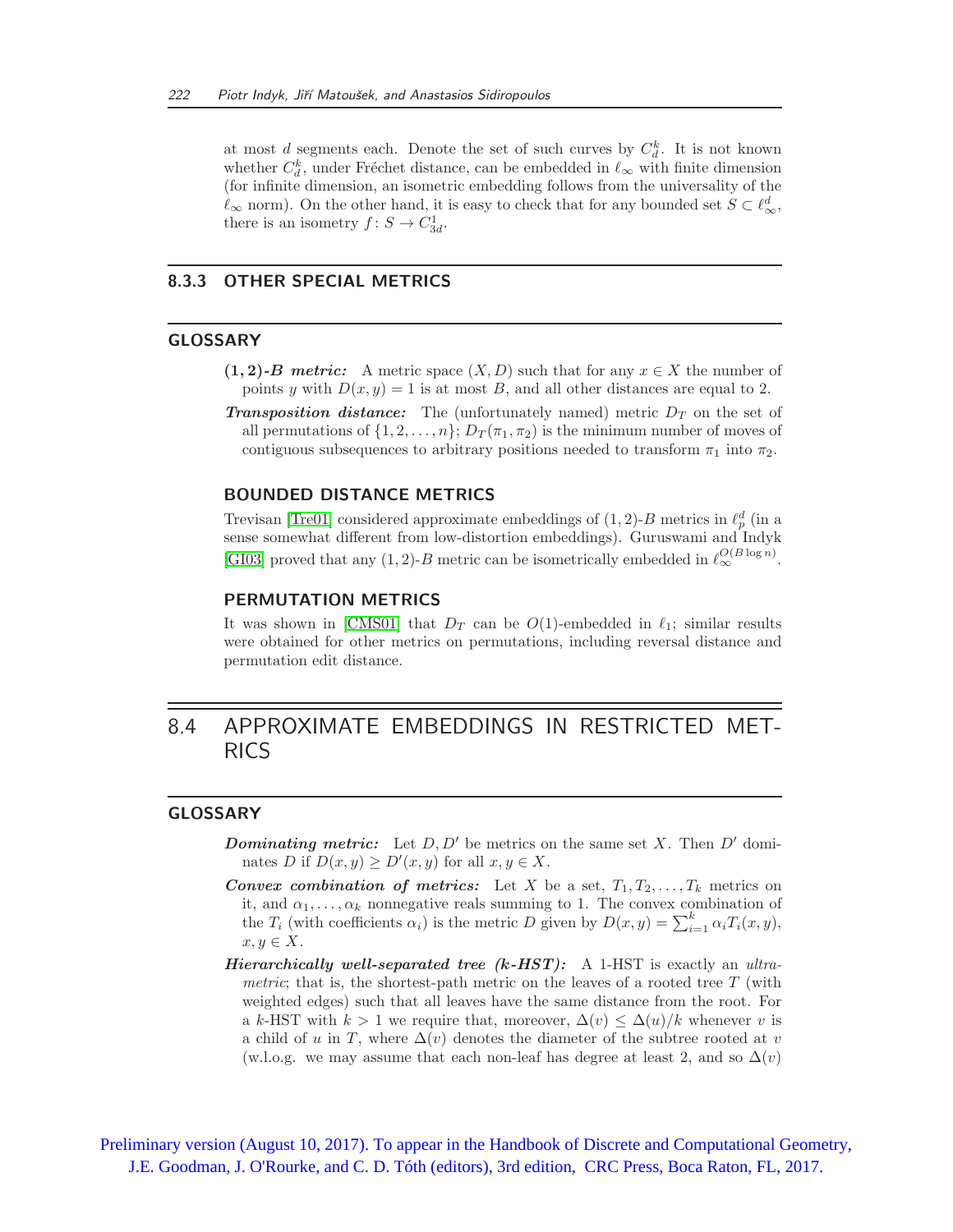equals the distance of v to the nearest leaves). Warning: This is a newer definition introduced in [\[BBM06\]](#page-17-14). Older papers, such as [\[Bar96,](#page-16-6) [Bar98\]](#page-16-7), used another definition, but the difference is merely technical, and the notion remains essentially the same.

#### 8.4.1 PROBABILISTIC EMBEDDINGS IN TREES

A convex combination  $\overline{D} = \sum_{i=1}^r \alpha_i T_i$  of some metrics  $T_1, \ldots, T_r$  on X can be thought of as a **probabilistic** metric (this concept was suggested by Karp). Namely,  $\overline{D}(x, y)$  is the expectation of  $T_i(x, y)$  for  $i \in \{1, 2, ..., r\}$  chosen at random according to the distribution given by the  $\alpha_i$ . Of particular interest are embeddings in convex combinations of dominating metrics. The domination requirement is crucial for many applications. In particular, it enables one to solve many problems over the original metric  $(X, D)$  by solving them on a (simple) metric chosen at random from  $T_1, \ldots, T_r$  according to the distribution defined by the  $\alpha_i$ .

The usefulness of probabilistic metrics comes from the fact that a sum of metrics is much more powerful than each individual metric. For example, it is not difficult to show that there are metrics (e.g., cycles [\[RR98,](#page-20-18) [Gup01\]](#page-18-12)) that cannot be embedded in tree metrics with  $o(n)$  distortion. In contrast, we have the following result:

#### THEOREM 8.4.1 Fakcharoenphol, Rao, and Talwar [\[FRT03\]](#page-18-13)

Let  $(X, D)$  be any n-point metric space. For every  $k > 1$ , there exist a natural number r, k-HST metrics  $T_1, T_2, \ldots, T_r$  on X, and coefficients  $\alpha_1, \ldots, \alpha_r > 0$  summing to 1, such that each  $T_i$  dominates D and the (identity) embedding of  $(X, D)$ in  $(X,\overline{D})$ , where  $\overline{D} = \sum_{i=1}^r \alpha_i T_i$ , has distortion  $O(k \log n)$ .

The first result of this type was obtained by Alon et al [\[AKPW95\]](#page-16-8). Their embedding has distortion  $2^{O(\sqrt{\log n \log \log n})}$ . A few years later Bartal [\[Bar96\]](#page-16-6) improved the distortion bound considerably, to  $O(\log^2 n)$  and later even to  $O(\log n \log \log n)$ [\[Bar98\]](#page-16-7). Finally, Fakcharoenphol, Rao, and Talwar [\[FRT03\]](#page-18-13) obtained an embedding with distortion  $O(\log n)$ . This embeddings uses convex combination of very simple tree metrics (i.e., HST's), which further simplifies the design of algorithms. The  $O(\log n)$  distortion is the best possible in general (since any convex combination of tree metrics embeds isometrically in  $\ell_1$ ). Embedding the  $\sqrt{n} \times \sqrt{n}$  grid into a convex combination of tree metrics requires distortion  $\Omega(\log n)$  [\[AKPW95\]](#page-16-8).

The constructions in [\[Bar96,](#page-16-6) [Bar98,](#page-16-7) [FRT03\]](#page-18-13) generate trees with Steiner nodes (i.e., nodes that do not belong to  $X$ ). However, one can get rid of such nodes in any tree while increasing the distortion by at most 8 [\[Gup01\]](#page-18-12). A lower bound of  $8 - o(1)$  on the distortion has also been obtained [\[CXKR06\]](#page-18-14). The problem of removing Steiner nodes has also been considered for the case of general graphs. It has been shown that for any graph G with edge weights w and  $T \subseteq V(G)$  there exists a some graph G' with edge weights w' and  $V(G) = T$  such that G' is isomorphic to a minor of G and for all  $u, v \in T$ ,  $D_w(u, v) \le D_{w'}(u, v) \le O(\log^5 |T|)D_w(u, v)$ [\[KKN15\]](#page-19-17).

An interesting extra feature of the construction of Alon et al. mentioned above is that if the metric  $D$  is given as the shortest-path metric of a (weighted) graph G on the vertex set X, then all the  $T_i$  are spanning trees of this G. None of the constructions in [\[Bar96,](#page-16-6) [Bar98,](#page-16-7) [FRT03\]](#page-18-13) share this property. However, more recent work [\[EEST08\]](#page-18-15) showed an embedding with distortion  $O(\log^2 n \log \log n)$ , which was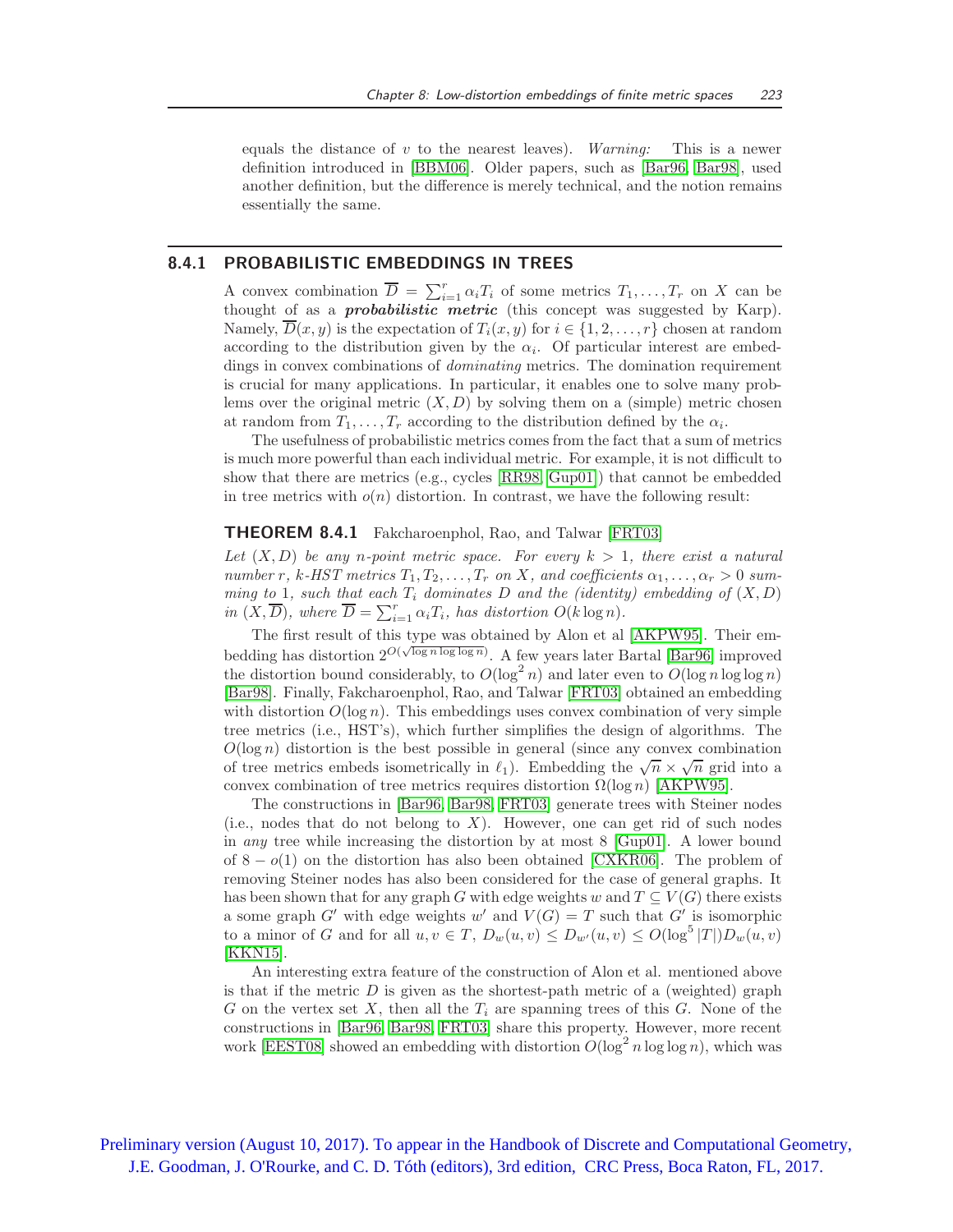later improved to  $O(\log n \log \log n (\log \log \log n)^3)$  [\[ABN08\]](#page-16-9).

The embedding algorithms in Bartal's papers [\[Bar96,](#page-16-6) [Bar98\]](#page-16-7) are randomized and run in polynomial time. A deterministic algorithm for the same problem was given in [\[CCG](#page-17-15)+98]. The latter algorithm constructs a distribution over  $O(n \log n)$ trees (the number of trees in Bartal's construction was exponential in n).

Probabilistic embeddings into other classes of graph metrics have also been considered. It has been shown that the metric of any graph of genus  $q > 0$  admits an embedding into a convex combination of planar graph metrics with distortion  $O(\log(q+1))$  [\[Sid10\]](#page-20-19). Similarly, the metric of any graph of bounded genus and with a bounded number of apices admits a  $O(1)$ -embedding into a convex combination of planar graph metrics [\[LS09\]](#page-19-12). In contrast, it has been shown that for any  $k \geq 2$  there exist graphs of treewidth  $k+1$  such that any embedding into a convex combination of graphs of treewidth k has distortion  $\Omega(\log n)$  [\[CJLV08\]](#page-17-9).

For general graphs the following probabilistic embedding has also been obtained: Let G be a graph with edge weights w and let  $T \subseteq V(G)$ . Then there exists a  $O(\log n \log \log n)$ -embedding of  $(T, D_w)$  into a convex combination of graph metrics  $H_1, \ldots, H_r$  on T where each  $H_i$  is minor of G [\[EGK](#page-18-16)<sup>+</sup>10].

### 8.4.2 RAMSEY-TYPE THEOREMS

Many Ramsey-type questions can be asked in connection with low-distortion embeddings of metric spaces. For example, given classes  $\mathcal X$  and  $\mathcal Y$  of finite metric spaces, one can ask whether for every n-point space  $Y \in \mathcal{Y}$  there is an m-point  $X \in \mathcal{X}$  such that X can be  $\alpha$ -embedded in Y, for given  $n, m, \alpha$ .

Important results were obtained in [\[BBM06\]](#page-17-14), and later greatly improved and extended in [\[BLMN03\]](#page-17-16), for  $\mathcal X$  the class of all k-HST and  $\mathcal Y$  the class of all finite metric spaces; they were used for a lower bound in a significant algorithmic problem (metrical task systems). Let us quote some of the numerous results of Bartal et al.:

#### THEOREM 8.4.2 Bartal, Linial, Mendel, and Naor [\[BLMN03\]](#page-17-16)

Let  $R_{\text{UM}}(n,\alpha)$  denote the largest m such that for every n-point metric space Y there exists an m-point 1-HST (i.e., ultrametric) that  $\alpha$ -embeds in Y, and let  $R_2(n,\alpha)$ be defined similarly with "ultrametric" replaced with "Euclidean metric."

(i) There are positive constants  $C, C_1, c$  such that for every  $\alpha > 2$  and all n,

$$
n^{1-C_1(\log \alpha)/\alpha} \le R_{\text{UM}}(n,\alpha) \le R_2(n,\alpha) \le Cn^{1-c/\alpha}.
$$

(ii) (Sharp threshold at distortion 2) For every  $\alpha > 2$ , there exists  $c(\alpha) > 0$  such that  $R_2(n,\alpha) \ge R_{\text{UM}}(n,\alpha) \ge n^{c(\alpha)}$  for all n, while for every  $\alpha \in (1,2)$ , we have  $c'(\alpha) \log n \leq R_{\text{UM}}(n, \alpha) \leq R_2(n, \alpha) \leq 2 \log n + C'(\alpha)$  for all n, with suitable positive  $c'(\alpha)$  and  $C'(\alpha)$ .

For embedding a  $k$ -HST in a given space, one can use the fact that every ultrametric is  $k$ -equivalent to a  $k$ -HST. For an earlier result similar to the second part of (ii), showing that the largest Euclidean subspace  $(1+\varepsilon)$ -embeddable in a general n-point metric space has size  $\Theta(\log n)$  for all sufficiently small fixed  $\varepsilon > 0$ , see [\[BFM86\]](#page-17-17).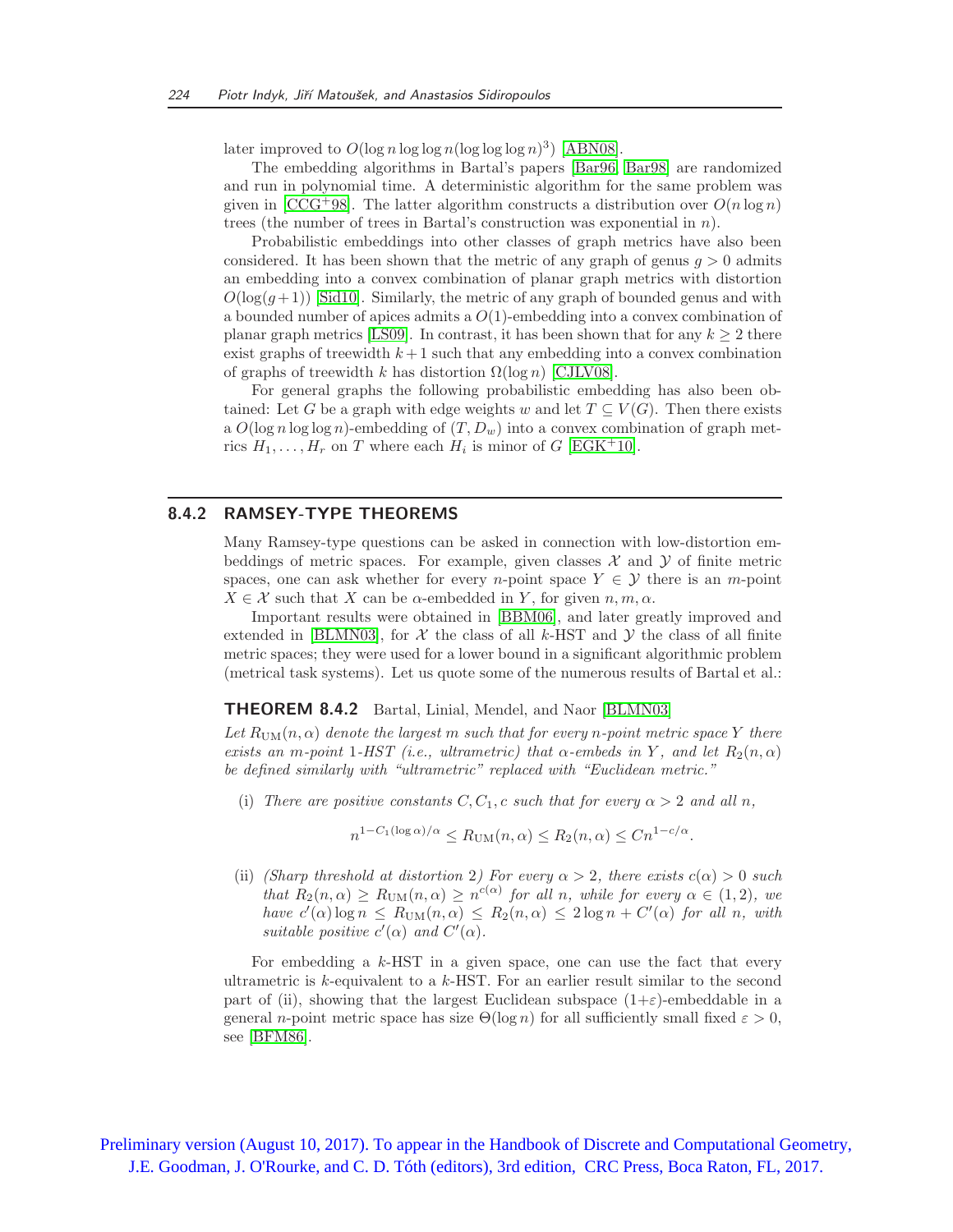| <b>FROM</b>                                                                                                                                                                                                                                                                                                                                                                                    | T <sub>O</sub>                                                                                                                                                                                                                                                                                                                                                                             | <b>DISTORTION</b>                                                                                                                                                                                                                                                                                         | <b>REFERENCE</b>                                                                                                                                                                          |
|------------------------------------------------------------------------------------------------------------------------------------------------------------------------------------------------------------------------------------------------------------------------------------------------------------------------------------------------------------------------------------------------|--------------------------------------------------------------------------------------------------------------------------------------------------------------------------------------------------------------------------------------------------------------------------------------------------------------------------------------------------------------------------------------------|-----------------------------------------------------------------------------------------------------------------------------------------------------------------------------------------------------------------------------------------------------------------------------------------------------------|-------------------------------------------------------------------------------------------------------------------------------------------------------------------------------------------|
| any<br>constant-degree expander<br>k-reg. graph, $k \geq 3$ , girth g<br>any<br>some<br>any<br>any<br>$\ell_2$ metric<br>$\ell_1$ metric                                                                                                                                                                                                                                                       | $\ell_p, 1 \leq p < \infty$<br>$\ell_p, p < \infty$ fixed<br>$\ell_2$<br>$\ell_{\infty}^{O(bn^{1/b}\log n)}$<br>$\Omega(n^{1/b})$ -dim'l.<br>normed space<br>$\ell_1^1$<br>$\ell_p^{\overline{d}}$ , d fixed<br>$\rho^O(\log n/\varepsilon^2)$<br>$\int_{0}^{\infty} 1 - O(1/\log(1/\varepsilon))$                                                                                         | $O(\log n)$<br>$\Omega(\log n)$<br>$\Omega(\sqrt{g})$<br>$2b-1, b=1, 2, \ldots$<br>$2b-1, b=1, 2, \ldots$<br>$(End\tilde{\omega}s$ 's conj.!)<br>$\Theta(n)$<br>$O(n^{2/d} \log^{3/2} n)$ , $\Omega(n^{1/\lfloor (d+1)/2 \rfloor})$<br>$1+\varepsilon$<br>$1+\varepsilon$                                 | [Bou85]<br>[LLR95]<br>[LMN02]<br>[Mat96]<br>[Mat96]<br>[Mat90]<br>[Mat90]<br>[JL84]<br>[ACNN11]                                                                                           |
| planar or forbidden minor<br>series-parallel<br>planar or forbidden minor<br>outerplanar or series-parallel<br>tree<br>tree<br>bounded pathwidth<br>tree<br>tree<br>outerplanar, unit edges<br>planar<br>ultrametric<br>doubling metric<br>doubling metric                                                                                                                                     | $\ell_2$<br>$\ell_2$<br>$\ell_\infty^{O(\log n)}$<br>$\ell_1$<br>$\ell_1$<br>$\ell_1^{c(\varepsilon)\log n}$<br>$\ell_1$<br>$\ell_2$<br>$\frac{\ell_2^d}{\ell_2^2}$<br>$\ell_2$<br>$\ell_1$                                                                                                                                                                                                | $O(\sqrt{\log n})$<br>$\Omega(\sqrt{\log n})$<br>O(1)<br>O(1)<br>$\mathbf{1}$<br>$1+\varepsilon$<br>O(1)<br>$\Theta((\log \log n)^{1/2})$<br>$O(n^{1/(d-1)})$<br>$\Theta(n^{1/2})$<br>$\Omega(n^{2/3})$<br>$O(n^{1/d})$<br>$\Theta(\sqrt{\log n})$<br>$\Omega(\sqrt{\log n/\log\log n})$                  | [Ra099]<br>[NR02]<br>[KLMN05]<br>[GNRS04]<br>(folklore)<br>[LMM13]<br>[LS09]<br>[Bou86, Mat99]<br>[Gup00]<br>[BMMV02, BDHM07]<br>[BDHM07]<br>[BCIS06]<br>[GKL03]<br>[LS11]                |
| Hausdorff metric over $(X, D)$<br>Hausd. over s-subsets of $(X, D)$<br>Hausd. over s-subsets of $\ell_n^k$<br>Hausd. over s-subsets of $\ell_n^k$<br>$EMD$ over $(X, D)$<br>EMD over $\{0n\}^2$<br>EMD over $\{0,1\}^k$<br>Levenshtein metric over $\{0,1\}^d$<br>Levenshtein metric over $\{0,1\}^d$<br>block-edit metric over $\Sigma^d$<br>$(1,2)$ -B metric<br>any<br>genus-q graph<br>any | $\ell_{\infty}^{ X }$<br>$\ell_{\infty}^{s^{O(1)}  X ^{\alpha} \log \Delta}$<br>$\ell_\infty^{s^2(1/\varepsilon)^{O(k)}}\log \Delta$<br>$\ell_{\infty}^{f(k,s)}$<br>$\ell_1$<br>$\ell_1$<br>$\ell_1$<br>$\ell_1$<br>$\ell_1$<br>$\ell_1$<br>$\ell_{\infty}^{O(B \log n)}$<br>convex comb. of<br>dom. trees (HSTs)<br>convex comb. of<br>planar graphs<br>convex comb. of<br>spanning trees | $\mathbf{1}$<br>$c(\alpha)$<br>$1+\varepsilon$<br>q(k,s)<br>$O(\log  X )$<br>$\Omega(\sqrt{\log n})$<br>$\Omega(k)$<br>$2O(\sqrt{\log d \log \log d})$<br>$\Omega(\log d)$<br>$O(\log d \cdot \log^* d)$<br>$\mathbf{1}$<br>$O(\log n)$<br>$O(\log(q+1))$<br>$O(\log n \log \log n (\log \log \log n)^3)$ | [FCI99]<br>[FCI99]<br>[FCI99]<br>[BS16]<br>[Cha02]<br> NS07 <br>[KN06]<br>[OR07]<br>[KR09]<br>[MS00, CM02]<br>[GI03];<br>for $\ell_p$ cf. [Tre01]<br>[Bar98, FRT03]<br>[Sid10]<br>[ABN08] |

TABLE 8.4.1 A summary of approximate embeddings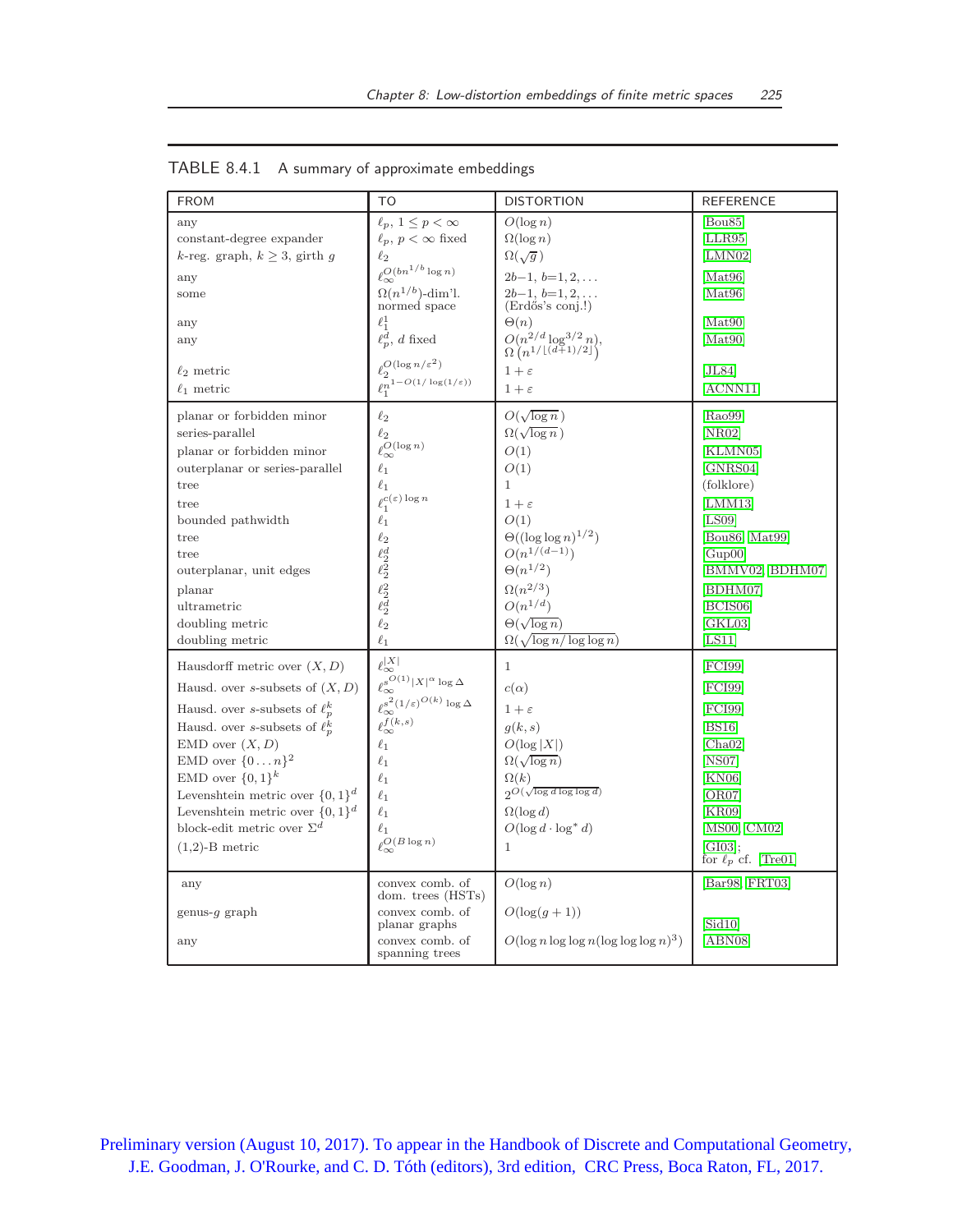### 8.4.3 APPROXIMATION BY SPARSE GRAPHS

#### GLOSSARY

**t-Spanner:** A subgraph H of a graph G (possibly with weighted edges) is a tspanner of G if  $D_H(u, v) \le t \cdot D_G(u, v)$  for every  $u, v \in V(G)$ .

Sparse spanners are useful as a more economic representation of a given graph (note that if H is a t-spanner of G, then the identity map  $V(G) \rightarrow V(H)$  is a t-embedding).

#### **THEOREM 8.4.3** Althöfer et al.  $[ADD^+93]$

For every integer  $t \geq 2$ , every n-vertex graph G has a t-spanner with at most  $m(t, n)$ edges, where  $m(g, n) = O(n^{1+1/[g/2]})$  is the maximum possible number of edges of an n-vertex graph of girth  $g + 1$ .

The proof is extremely simple: Start with empty  $H$ , consider the edges of  $G$ one by one from the shortest to the longest, and insert each edge into the current H unless it creates a cycle with at most  $t$  edges. It is also immediately seen that the bound  $m(t, n)$  is the best possible in the worst case.

Rabinovich and Raz  $[RR98]$  proved that there are (unweighted) *n*-vertex graphs G that cannot be t-embedded in graphs (possibly weighted) with fewer than  $m(\Omega(t), n)$  edges (for t sufficiently large and n sufficiently large in terms of t). Their main tool is the following lemma, proved by elementary topological considerations: If H is a simple unweighted connected *n*-vertex graph of girth  $g$  and  $G$  is a (possibly weighted) graph on at least n vertices with  $\chi(G) < \chi(H)$ , then H cannot be c-embedded in G for  $c < g/4-3/2$ ; here  $\chi(G)$  denotes the **Euler characteristic** of a graph G, which, for G connected, equals  $|E(G)| - |V(G)| + 1$ .

Euclidean spanners are spanners of the complete graph on a given point set in  $\ell_2^d$ with edge weights given by the Euclidean distances. Many papers were devoted to computing sparse Euclidean spanners in small (fixed) dimensions. A strong result, subsuming most of the previous work, is due to Arya et al. [\[ADM](#page-16-11)<sup>+</sup>95]: For any fixed  $\varepsilon > 0$  and  $d > 0$  and for any *n*-point set in  $\ell_2^d$ , a  $(1 + \varepsilon)$ -spanner of maximum degree  $O(1)$  can be computed in  $O(n \log n)$  time. Improved spanner constructions have also been obtained in Euclidean space of arbitrary dimension: Any n-point set in  $\ell_2$  admits a  $O(\sqrt{\log n})$ -spanner with  $O(n \log n \log \log n)$  edges [\[HPIS13\]](#page-19-19).

# 8.5 OPEN PROBLEMS AND WORK IN PROGRESS

Since the first edition of this chapter (2002) many of the problems in the area of low-distortion embeddings of metric spaces have been resolved and have given rise to several new algorithmic tools. Many of the most challenging problems remain open. Instead of stating open problems here, we refer to a list compiled by the second author [\[MN11\]](#page-20-20) which is available on the Web.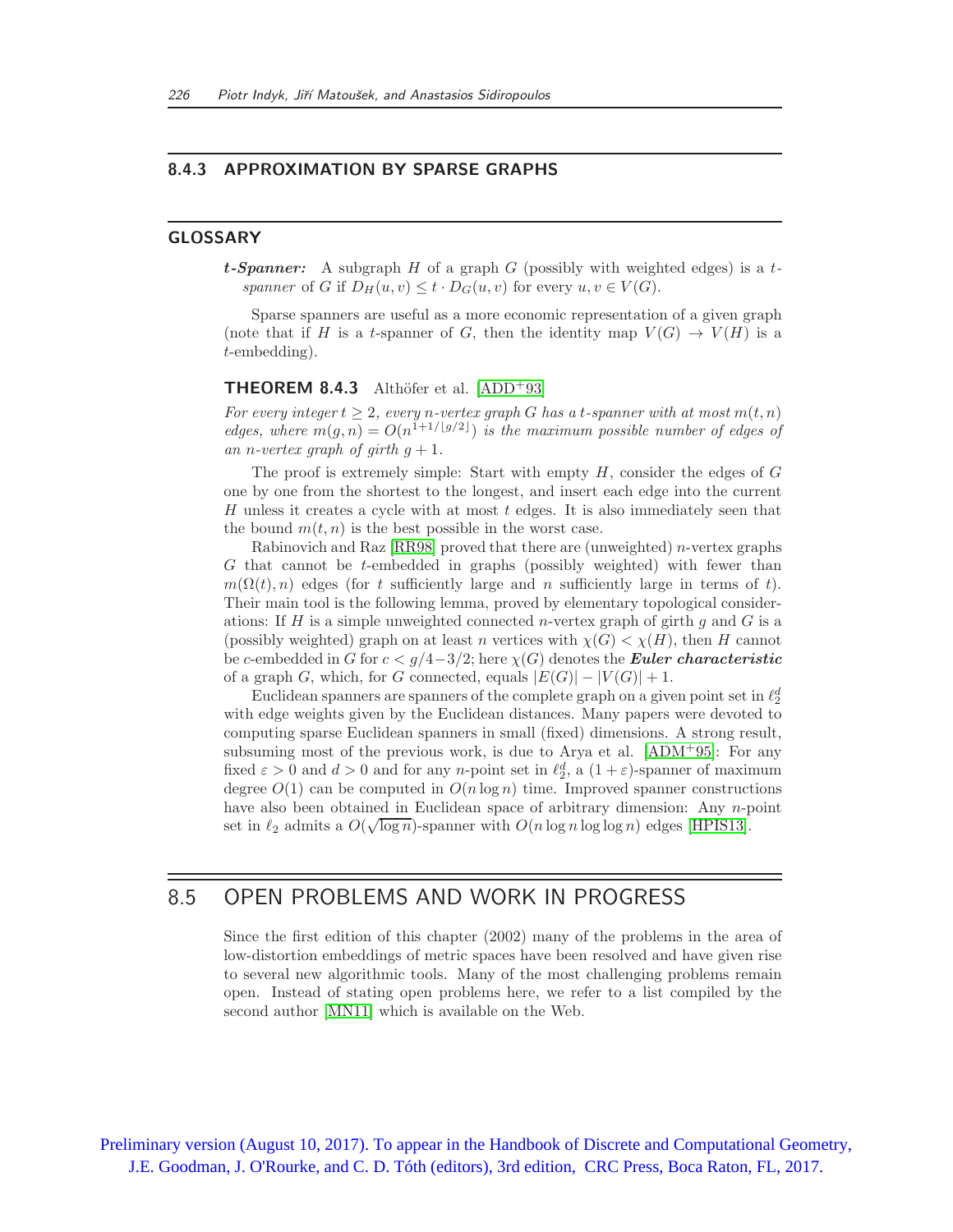# 8.6 SOURCES AND RELATED MATERIAL

Discrete metric spaces have been studied from many different points of view, and the area is quite wide and diverse. The low-distortion embeddings treated in this chapter constitute only one particular (although very significant) direction. For recent results in some other directions the reader may consult [\[Cam00,](#page-17-19) [DDL98,](#page-18-17) [DD96\]](#page-18-18), for instance. For more detailed overviews of the topics surveyed here, with many more references, the reader is referred to [\[Mat02\]](#page-20-7)[Chapter 15] (including proofs of basic results) and [\[Ind01\]](#page-19-20) (with emphasis on algorithmic applications). Approximate embeddings of normed spaces are treated, e.g., in [\[MS86\]](#page-20-0). A general reference for isometric embeddings, especially embeddings in  $\ell_1$ , is [\[DL97\]](#page-18-0).

# RELATED CHAPTERS

Chapter 32: Proximity algorithms Chapter 43: Nearest neighbors in high-dimensional spaces

### **REFERENCES**

<span id="page-16-11"></span><span id="page-16-10"></span><span id="page-16-9"></span><span id="page-16-8"></span><span id="page-16-7"></span><span id="page-16-6"></span><span id="page-16-5"></span><span id="page-16-4"></span><span id="page-16-3"></span><span id="page-16-2"></span><span id="page-16-1"></span><span id="page-16-0"></span>

| [ABN08]                     | I. Abraham, Y. Bartal, and O. Neiman. Nearly tight low stretch spanning trees. In<br><i>Proc. 49th IEEE Sympos. Found. Comp. Sci.</i> , pages 781–790, 2008.                                                |
|-----------------------------|-------------------------------------------------------------------------------------------------------------------------------------------------------------------------------------------------------------|
| [AC06]                      | N. Ailon and B. Chazelle. Approximate nearest neighbors and the fast Johnson-<br>Lindenstrauss transform. In Proc. 38th ACM Sympos. Theory Comput., pages 557–<br>563, 2006.                                |
| [Ach01]                     | D. Achlioptas. Database-friendly random projections. In <i>Proc. 20th ACM Sympos.</i><br><i>Principles of Database Sys.</i> , pages 274–281, 2001.                                                          |
| [ACNN11]                    | A. Andoni, M.S. Charikar, O. Neiman, and H.L. Nguyen. Near linear lower bound for<br>dimension reduction in $\ell_1$ . In <i>Proc.</i> 52nd IEEE Sympos. Found. Comp. Sci., pages<br>$315 - 323$ , $2011$ . |
| $[ADD+93]$                  | I. Althöfer, G. Das, D.P. Dobkin, D. Joseph, and J. Soares. On sparse spanners of<br>weighted graphs. <i>Discrete Comput. Geom.</i> , 9:81-100, 1993.                                                       |
| $[ADM+95]$                  | S. Arya, G. Das, D.M. Mount, J.S. Salowe, and M. Smid. Euclidean spanners: Short,<br>thin, and lanky. In Proc. 27th ACM Sympos. Theory Comput., pages 489–498, 1995.                                        |
| [AKPW95]                    | N. Alon, R.M. Karp, D. Peleg, and D. West. A graph-theoretic game and its appli-<br>cation to the k-server problem. $SIAM$ J. Comput., 24:78-100, 1995.                                                     |
| [AL13]                      | N. Ailon and E. Liberty. An almost optimal unrestricted fast Johnson-Lindenstrauss<br>transform. ACM Trans. Algorithms, $9:21$ , $2013$ .                                                                   |
| [ALN08]                     | S. Arora, J.R. Lee, and A. Naor. Euclidean distortion and the sparsest cut. J. Amer.<br><i>Math. Soc.</i> , $21:1-21$ , $2008$ .                                                                            |
| [ARV09]                     | S. Arora, S. Rao, and U. Vazirani. Expander flows, geometric embeddings and graph<br>partitioning. $J.$ ACM, 56:5, 2009.                                                                                    |
| $\left[\text{Bar}96\right]$ | Y. Bartal. Probabilistic approximation of metric spaces and its algorithmic applica-<br>tions. In Proc. 37th IEEE Sympos. Found. Comp. Sci., pages 184–193, 1996.                                           |
| $\left[\text{Bar98}\right]$ | Y. Bartal. On approximating arbitrary metrics by tree metrics. In <i>Proc. 30th ACM</i><br><i>Sympos. Theory Comput</i> , pages 161–168, 1998.                                                              |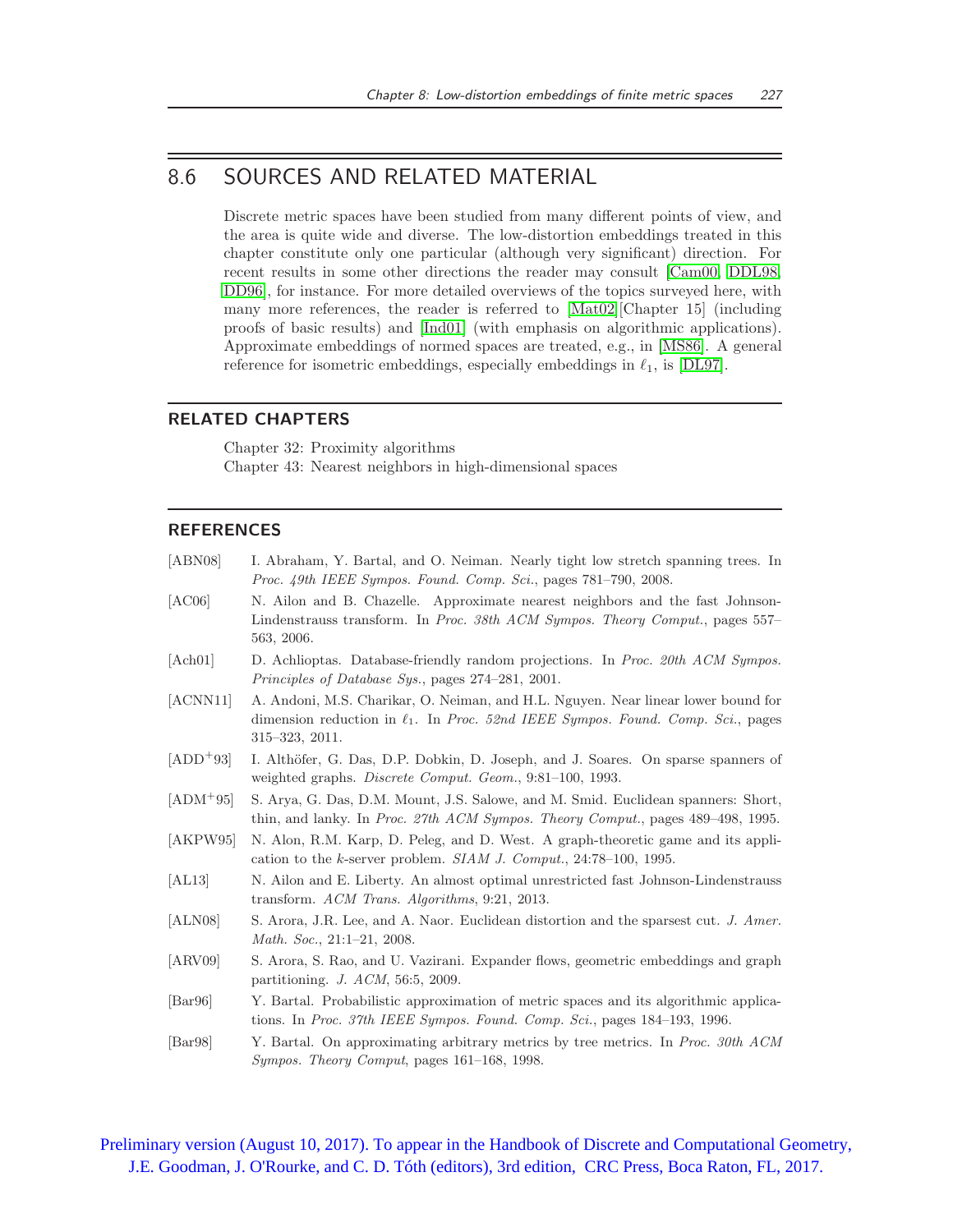<span id="page-17-19"></span><span id="page-17-18"></span><span id="page-17-17"></span><span id="page-17-16"></span><span id="page-17-15"></span><span id="page-17-14"></span><span id="page-17-13"></span><span id="page-17-12"></span><span id="page-17-11"></span><span id="page-17-10"></span><span id="page-17-9"></span><span id="page-17-8"></span><span id="page-17-7"></span><span id="page-17-6"></span><span id="page-17-5"></span><span id="page-17-4"></span><span id="page-17-3"></span><span id="page-17-2"></span><span id="page-17-1"></span><span id="page-17-0"></span>[BBM06] Y. Bartal, B. Bollobás, and M. Mendel. Ramsey-type theorems for metric spaces with applications to online problems. J. Comput. Syst. Sci., 72:890–921, 2006. [BC96] H.-J. Bandelt and V. Chepoi. Embedding metric spaces in the rectilinear plane: a six-point criterion. Discrete Comput. Geom, 15:107–117, 1996. [BC05] B. Brinkman and M. Charikar. On the impossibility of dimension reduction in  $\ell_1$ . J. ACM, 52:766–788, 2005. [BCIS06] M. Bădoiu, J. Chuzhoy, P. Indyk, and A. Sidiropoulos. Embedding ultrametrics into low-dimensional spaces. In Proc. 22nd Sympos. Comput. Geom., pages 187–196, ACM Press, 2006. [BD92] H.-J. Bandelt and A.W.M. Dress. A canonical decomposition theory for metrics on a finite set. Adv. Math., 92:47–105, 1992. [BDHM07] M.H. Bateni, E.D. Demaine, M.T. Hajiaghayi, and M. Moharrami. Plane embeddings of planar graph metrics. Discrete Comput. Geom., 38:615–637, 2007. [BFM86] J. Bourgain, T. Figiel, and V. Milman. On Hilbertian subsets of finite metric spaces. Israel J. Math., 55:147–152, 1986. [BLMN03] Y. Bartal, N. Linial, M. Mendel, and A. Naor. On metric Ramsey-type phenomena. In Proc. 35th ACM Sympos. Theory Comput., pages 463—472, 2003. [BMMV02] R. Babilon, J. Matoušek, J. Maxová, and P. Valtr. Low-distortion embeddings of trees. In Proc. 9th Sympos. Graph Drawing, vol. 2265 of LNCS, pages 343–351, Springer, Berlin, 2002. [Bou85] J. Bourgain. On Lipschitz embedding of finite metric spaces in Hilbert space. Israel J. Math., 52:46–52, 1985. [Bou86] J. Bourgain. The metrical interpretation of superreflexivity in Banach spaces. Israel J. Math., 56:222–230, 1986. [BS16] A. Bačkurs and A. Sidiropoulos. Constant-distortion embeddings of Hausdorff metric into constant-dimensional  $\ell_p$  spaces. In Proc. 19th Workshop on Approx. Alg. Combin. Opt., vol. 60 of LIPIcs, article 1, Schloss Dahstuhl, 2016. [Cam00] P. Cameron, editor. Discrete Metric Spaces. Academic Press, London, 2000. [CCG<sup>+</sup>98] M. Charikar, C. Chekuri, A. Goel, S. Guha, and S.A. Plotkin. Approximating a finite metric by a small number of tree metrics. In Proc. 39th IEEE Sympos. Found. Comp. Sci., pages 379–388, 1998. [CGR05] S. Chawla, A. Gupta, and H. Räcke. Embeddings of negative-type metrics and an improved approximation to generalized sparsest cut. In Proc. 16th ACM-SIAM Sympos. Discrete Algorithms, pages 102–111, 2005. [Cha02] M. Charikar. Similarity estimation techniques from rounding. In Proc. 34th ACM Sympos. Theory Comput., pages 380–388, 2002. [CJLV08] A. Chakrabarti, A. Jaffe, J.R. Lee, and J. Vincent. Embeddings of topological graphs: Lossy invariants, linearization, and 2-sums. In Proc. 49th IEEE Sympos. Found. Comp. Sci., pages 761–770, 2008. [CKN09] J. Cheeger, B. Kleiner, and A. Naor. A  $(\log n)^{\Omega(1)}$  integrality gap for the sparsest cut sdp. In Proc. 50th IEEE Sympos. Found. Comp. Sci., pages 555–564, 2009. [CM02] G. Cormode and S. Muthukrishnan. The string edit distance matching problem with moves. In Proc. 13th ACM-SIAM Sympos. Discrete Algorithms, pages 667–676, 2002. [CMS01] G. Cormode, M. Muthukrishnan, and C. Sahinalp. Permutation editing and matching via embeddings. In Proc. 28th Internat. Coll. Automata, Languages and Prog., vol. 2076 of LNCS, pages 481–492, Springer, Berlin, 2001.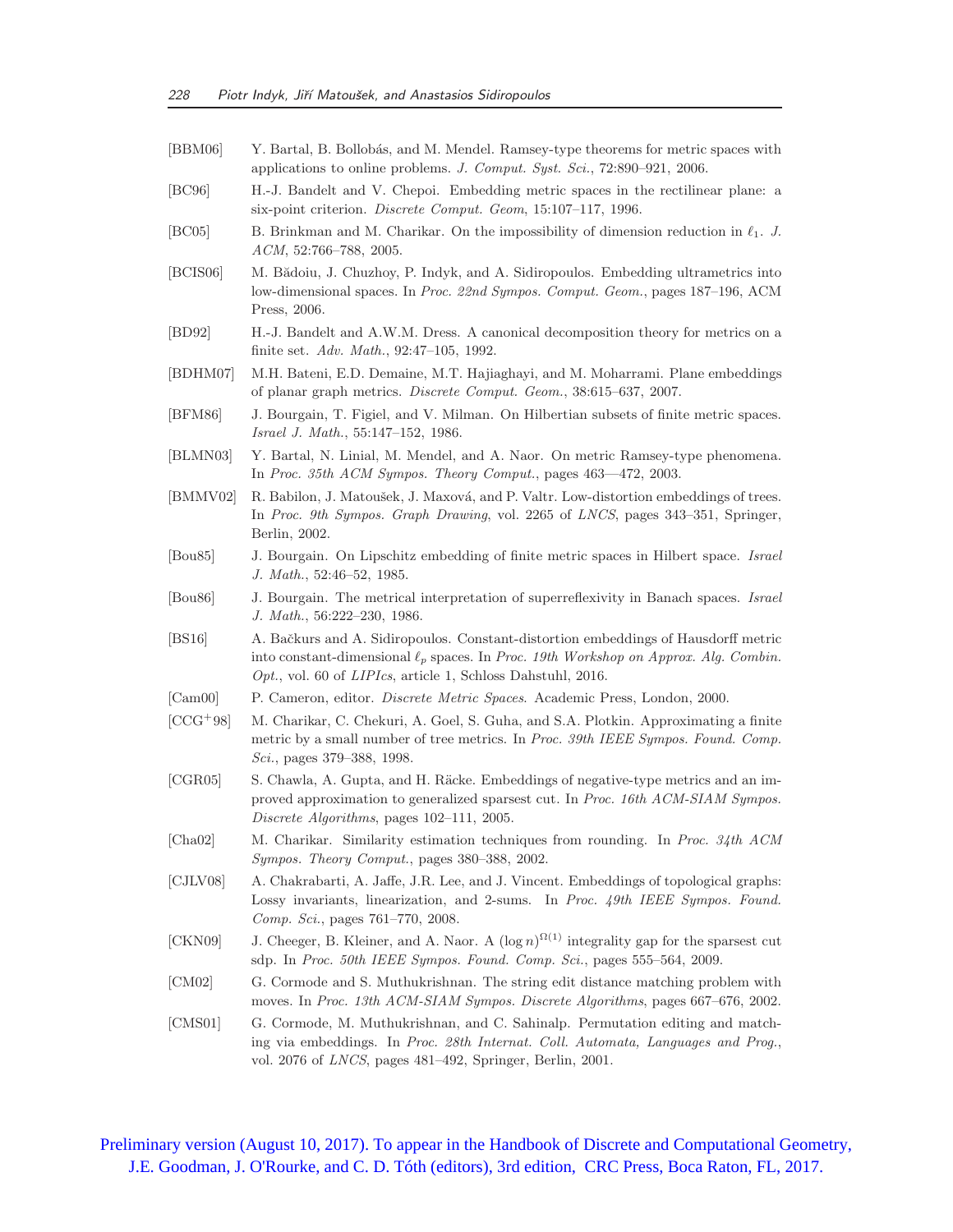- <span id="page-18-14"></span>[CXKR06] T.-H.H. Chan, D. Xia, G. Konjevod, and A. Richa. A tight lower bound for the Steiner point removal problem on trees. In Proc. 9th Workshop on Approx. Alg. Combin. Opt., vol. 4110 of LNCS, pages 70–81, Springer, Berlin, 2006.
- <span id="page-18-18"></span>[DD96] W. Deuber and M. Deza, editors. Discrete Metric Spaces. Academic Press, London, 1996.
- <span id="page-18-17"></span>[DDL98] W. Deuber, M. Deza, and B. Leclerc, editors. Discrete Metric Spaces. North-Holland, Amsterdam, 1998.
- <span id="page-18-1"></span>[Djo73] D.Z. Djoković. Distance-preserving subgraphs of hypercubes. J. Combin. Theory Ser. B, 14:263–267, 1973.
- <span id="page-18-4"></span>[DKS10] A. Dasgupta, R. Kumar, and T. Sarlós. A sparse Johnson-Lindenstrauss transform. In Proc. 42nd ACM Sympos. Theory Computing, pages 341–350, 2010.
- <span id="page-18-0"></span>[DL97] M.M. Deza and M. Laurent. Geometry of Cuts and Metrics. Vol. 15 of Algorithms and Combin., Springer, Berlin, 1997.
- <span id="page-18-6"></span>[DV01] J. Dunagan and S. Vempala. On Euclidean embeddings and bandwidth minimization. Proc. 5th Workshop on Randomization and Approximation, vol. 2129 of LNCS, pages 229–240, Springer, Berlin, 2001.
- <span id="page-18-15"></span>[EEST08] M. Elkin, Y. Emek, D.A. Spielman, and S.-H. Teng. Lower-stretch spanning trees. SIAM J. Comput., 38:608–628, 2008.
- <span id="page-18-16"></span> $[\text{EGK}^+10]$  M. Englert, A. Gupta, R. Krauthgamer, H. Räcke, I. Talgam-Cohen, and K. Talwar. Vertex sparsifiers: New results from old techniques. In proc. 13th Workshop on Approx. Alg. Combin. Opt., vol. 6302 of LNCS, pages 152–165, Springer, Berlin. 2010.
- <span id="page-18-3"></span>[EIO02] L. Engebretsen, P. Indyk, and R. O'Donnell. Derandomized dimensionality reduction with applications. In Proc. 13th ACM-SIAM Sympos. Discrete Algorithms, pages 705–712, 2002.
- <span id="page-18-2"></span>[Erd64] P. Erdős. Extremal problems in graph theory. in Theory of Graphs and Its Applications (Proc. Sympos. Smolenice, 1963), pages 29–36, 1964.
- <span id="page-18-10"></span>[FCI99] M. Farach-Colton and P. Indyk. Approximate nearest neighbor algorithms for Hausdorff metrics via embeddings. In Proc. 40th IEEE Sympos. Found. Comp. Sci., pages 171–180, 1999.
- <span id="page-18-5"></span>[Fei00] U. Feige. Approximating the bandwidth via volume respecting embeddings. J. Comput. Syst. Sci., 60:510–539, 2000.
- <span id="page-18-13"></span>[FRT03] J. Fakcharoenphol, S. Rao, and K. Talwar. A tight bound on approximating arbitrary metrics by tree metrics. In Proc. 35th ACM Sympos. Theory Comput., pages 448–455, 2003.
- <span id="page-18-11"></span>[GI03] V. Guruswami and P. Indyk. Embeddings and non-approximability of geometric problems. In Proc. 14th ACM-SIAM Sympos. Discrete Algorithms, pages 537–538, 2003.
- <span id="page-18-9"></span>[GKL03] A. Gupta, R. Krauthgamer, and J.R. Lee. Bounded geometries, fractals, and lowdistortion embeddings. In Proc. 44th IEEE Sympos. Found. Comp. Sci., pages 534– 543, 2003.
- <span id="page-18-8"></span>[GNRS04] A. Gupta, I. Newman, Y. Rabinovich, and A. Sinclair. Cuts, trees and ℓ1-embeddings of graphs. Combinatorica, 24:233–269, 2004.
- <span id="page-18-7"></span>[Gup00] A. Gupta. Embedding tree metrics into low dimensional Euclidean spaces. Discrete Comput. Geom., 24:105–116, 2000.
- <span id="page-18-12"></span>[Gup01] A. Gupta. Steiner nodes in trees don't (really) help. In Proc. 12th ACM-SIAM Sympos. Discrete Algorithms, pages 220–227, 2001.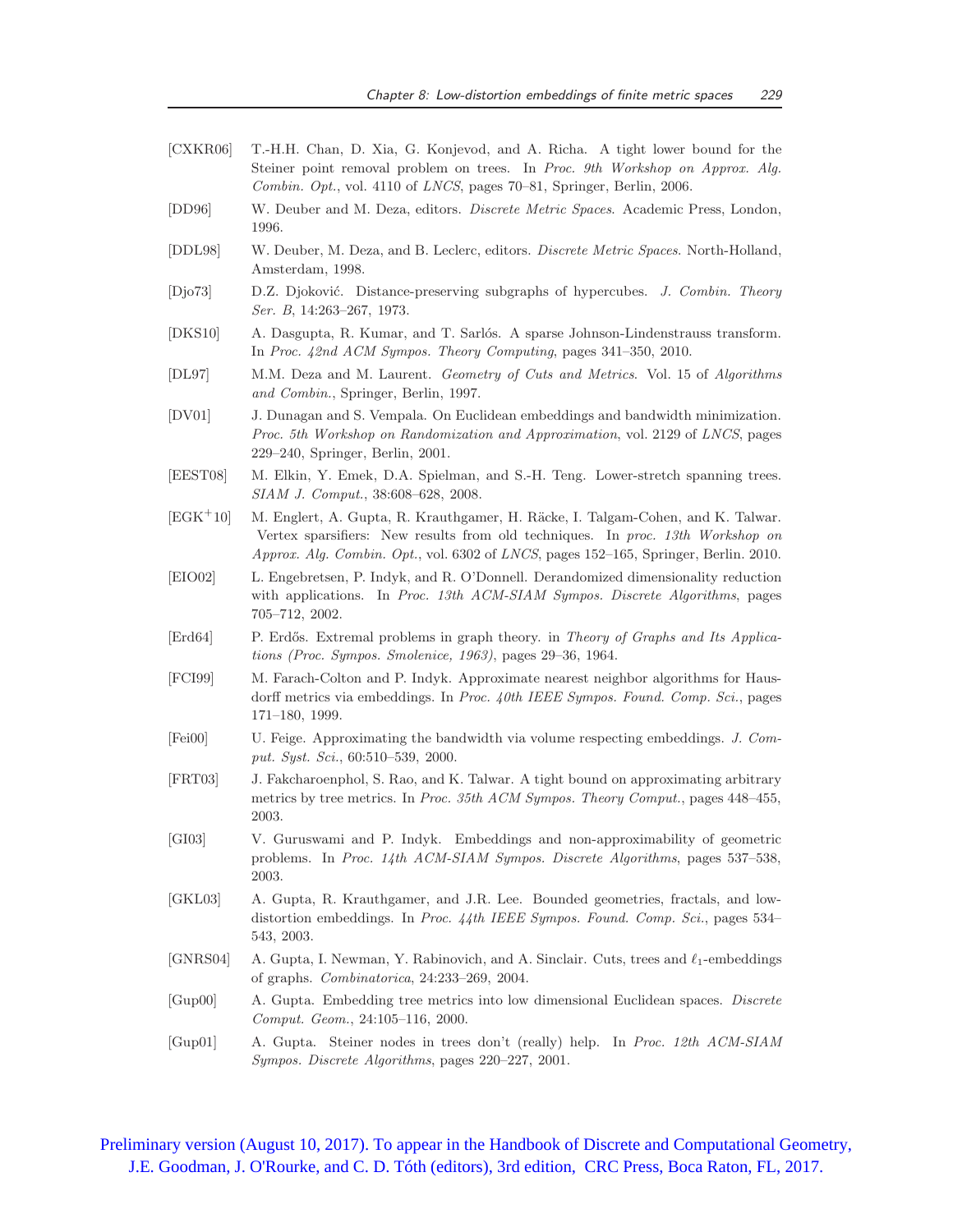<span id="page-19-20"></span><span id="page-19-19"></span><span id="page-19-18"></span><span id="page-19-17"></span><span id="page-19-16"></span><span id="page-19-15"></span><span id="page-19-14"></span><span id="page-19-13"></span><span id="page-19-12"></span><span id="page-19-11"></span><span id="page-19-10"></span><span id="page-19-9"></span><span id="page-19-8"></span><span id="page-19-7"></span><span id="page-19-6"></span><span id="page-19-5"></span><span id="page-19-4"></span><span id="page-19-3"></span><span id="page-19-2"></span><span id="page-19-1"></span><span id="page-19-0"></span>[HPIS13] S. Har-Peled, P. Indyk, and A. Sidiropoulos. Euclidean spanners in high dimensions. In Proc. 24th ACM-SIAM Sympos. Discrete Algorithms, pages 804–809, 2013. [IM98] P. Indyk and R. Motwani. Approximate nearest neighbors: Towards removing the curse of dimensionality. In Proc. 30th ACM Sympos. Theory Comput., pages 604–613, 1998. [Ind01] P. Indyk. Algorithmic applications of low-distortion embeddings. In Proc. 42nd IEEE Sympos. Found. Comp. Sci., pages 10–33, 2001. [JL84] W.B. Johnson and J. Lindenstrauss. Extensions of Lipschitz mappings into a Hilbert space. Contemp. Math., 26:189–206, 1984. [KKN15] L. Kamma, R. Krauthgamer, and H.L. Nguyên. Cutting corners cheaply, or how to remove Steiner points. SIAM J. Comput., 44:975–995, 2015. [KLMN05] R. Krauthgamer, J.R. Lee, M. Mendel, and A. Naor. Measured descent: A new embedding method for finite metrics. Geom. Funct. Anal., 15:839–858, 2005. [KN06] S. Khot and A. Naor. Nonembeddability theorems via Fourier analysis. Math. Ann., 334:821–852, 2006. [KN14] D.M. Kane and J. Nelson. Sparser Johnson-Lindenstrauss transforms. J. ACM, 61:4, 2014. [KR09] R. Krauthgamer and Y. Rabani. Improved lower bounds for embeddings into L1. SIAM J. Comput., 38:2487–2498, 2009. [KW11] F. Krahmer and R. Ward. New and improved Johnson-Lindenstrauss embeddings via the restricted isometry property. SIAM J. Math. Anal., 43:1269–1281, 2011. [LMM13] J.R. Lee, A. de Mesmay, and M. Moharrami. Dimension reduction for finite trees in ℓ1. Discrete Comput. Geom., 50:977–1032, 2013. [LLR95] N. Linial, E. London, and Y. Rabinovich. The geometry of graphs and some its algorithmic applications. Combinatorica, 15:215–245, 1995. [LMN02] N. Linial, A. Magen, and N. Naor. Euclidean embeddings of regular graphs—the girth lower bound. Geom. Funct. Anal., 12:380–394, 2002. [LN04] J.R. Lee and A. Naor. Embedding the diamond graph in  $L_p$  and dimension reduction in L1. Geom. Funct. Anal., 14:745–747, 2004. [LN16] K.G. Larsen and J. Nelson. The Johnson-Lindenstrauss lemma is optimal for linear dimensionality reduction. In Proc. 43rd Int. Coll. Automata, Languages, and Progr., vol. 55 of LIPIcs, article 82, Schloss Daghstuhl, 2016. [LP13] J.R. Lee and D.E. Poore. On the 2-sum embedding conjecture. In Proc. 29th Sympos. Comput. Geom., pages 197–206, ACM Press, 2013. [LS09] J.R. Lee and A. Sidiropoulos. On the geometry of graphs with a forbidden minor. In Proc. 41st ACM Sympos. Theory Comput., pages 245–254, 2009. [LS11] J.R. Lee and A. Sidiropoulos. Near-optimal distortion bounds for embedding doubling spaces into  $L_1$ . In Proc. 43rd ACM Sympos. Theory Comput, pages 765–772, 2011. [LS13] J.R. Lee and A. Sidiropoulos. Pathwidth, trees, and random embeddings. *Combina*torica, 33:349–374, 2013. [Mat90] J. Matoušek. Bi-Lipschitz embeddings into low-dimensional Euclidean spaces. Comment. Math. Univ. Carolinae, 31:589–600, 1990. [Mat96] J. Matoušek. On the distortion required for embedding finite metric spaces into normed spaces. Israel J. Math., 93:333–344, 1996.